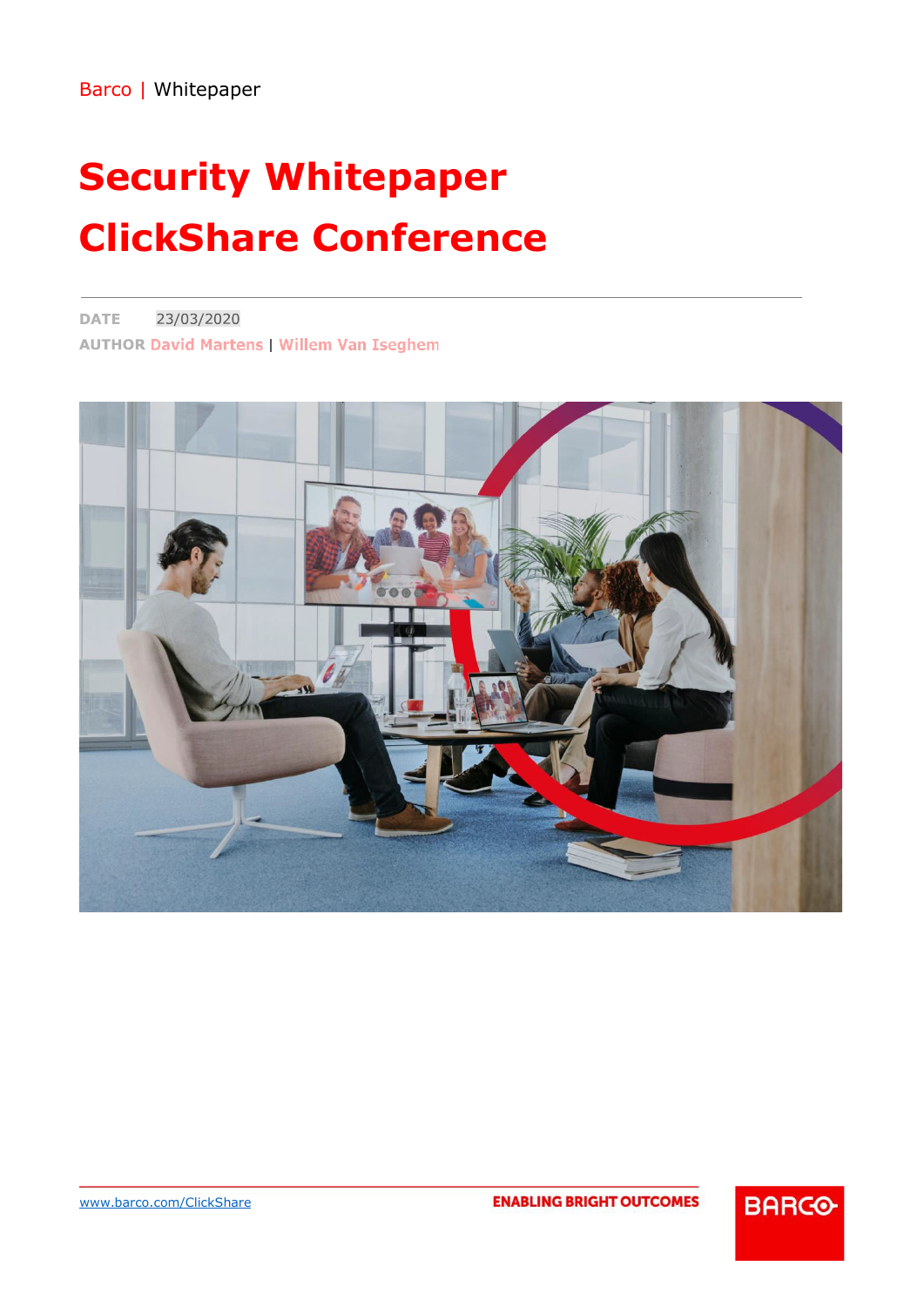## <span id="page-1-0"></span>**Executive summary**

ClickShare Conference is the next generation ClickShare solutions which extends the current local sharing and collaboration capabilities with remote collaboration features by embracing traditional UC&C tools.

Digital transformation has made the traditional perimeter-based network defence obsolete. Employees and partners expect to be able to collaborate and access organizational resources from anywhere, on virtually any device, without impacting their productivity. The security perimeter now extends to SaaS applications used for business-critical processing, untrusted networks used by employees to access corporate resources while traveling, unmanaged devices used by your customers to collaborate and interact with, and IoT devices installed throughout the corporate environment and inside customer locations. The traditional perimeter-based security model belongs to the past and has shifted to a zero trust security model that more effectively adapts to the complexity of the modern environment, embraces the mobile workforce, and protects people, devices, applications, and data wherever they are located.

The new remote collaboration features in ClickShare Conference, by embracing the traditional UC&C tools, perfectly fit in this digital transformation evolution and the zero-trust security model. Integrating ClickShare Conference into a corporate environment might bring along risks, mitigating those risks is a shared responsibility between the customer and Barco. Throughout the development lifecycle security best practices and tooling are used to detect and mitigate security issues as soon as possible in the development lifecycle, the so-called Shift Left principle. Furthermore, Barco has processes in place to monitor and manage risks related to development, deployment, sales and service of ClickShare products and obtained ISO27001:2013 certification for this. Barco expects from customers to take their responsibility and configure the devices as secure as possible aligned with the risk appetite of the customer and to apply all firmware updates in a managed way to patch security vulnerabilities as soon as possible.

When designing innovative products and solutions a security risk is present both on the vendor as on the customer side. The intellectual property is costly, resource intensive and should therefore be well protected with the relevant security controls. The customer installing ClickShare Conference in their corporate network and the end customers that will finally use the products must be also be protected very well. ClickShare Conference contains security controls to prevent that someone with malicious intentions can get persistent access to a ClickShare device with the final goal to use it as a pivot point to further penetrate the customer's corporate network. The end customer, using the ClickShare Conference solution, must be sure that any shared data is not leaked to or altered by any non-authorized individual. The fact that ClickShare Conference is a solution with embedded, tangible components where people have physical access to, even puts security requirements on hardware component level.

With the increased market focus on privacy, the privacy aspects for ClickShare Conference have been considered from the early stages of the development lifecycle. This privacy-by-design principle aims to minimize or eliminate the amount of collected personal data (e.g. IP, username, MAC addresses). The ClickShare Conference product line does not store any personal data in any way (log files or persistent memory), nor that any of it is transferred outside of the ClickShare Conference ecosystem. ClickShare users can thus be assured their personal data is not used/distributed, aligned with GDPR regulation.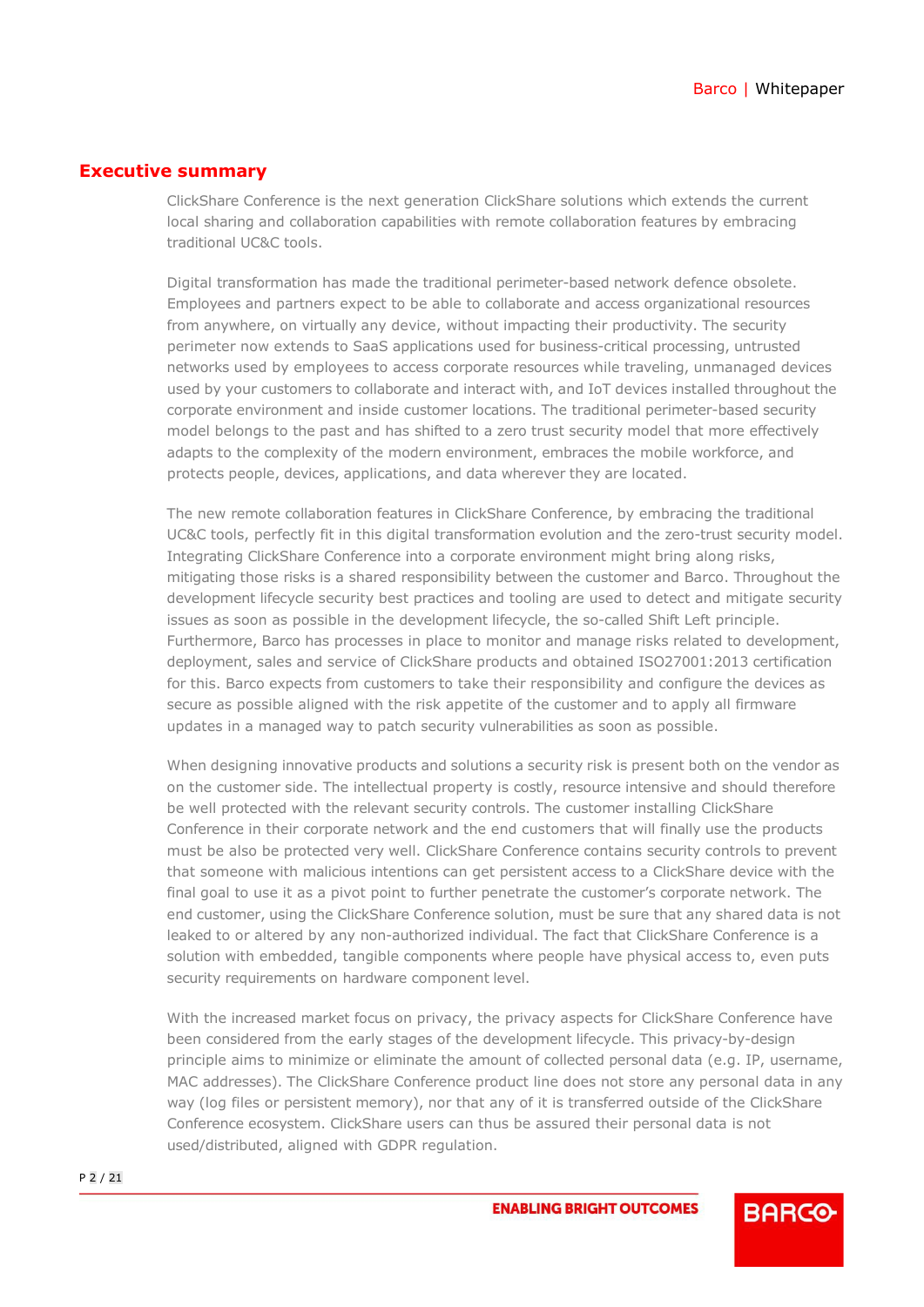# **Table of content**

| <b>Executive summary</b>                                      | 2              |
|---------------------------------------------------------------|----------------|
| <b>Introduction</b>                                           | 4              |
| What does the system look like?                               | 5              |
| What data needs to be protected?                              | 6              |
| What physical system interfaces and services can be detected? | $\overline{z}$ |
| Where is the system physically located?                       | $\overline{z}$ |
| Who is using and who is managing the system?                  | $\overline{z}$ |
| <b>Technical implementation</b>                               | 8              |
| <b>Layered approach</b>                                       | 8              |
| <b>Background information</b>                                 | 8              |
| <b>Physical layer</b>                                         | $\mathbf{9}$   |
| <b>Network layer</b>                                          | 10             |
| <b>OS layer</b>                                               | 11             |
| <b>Application layer</b>                                      | 12             |
| <b>Testing, validation and responsible disclosure</b>         | 20             |
| <b>Internal validation</b>                                    | 21             |
| <b>External validation</b>                                    | 21             |
| <b>Responsible disclosure</b>                                 | 21             |
| <b>Closing</b>                                                | 21             |

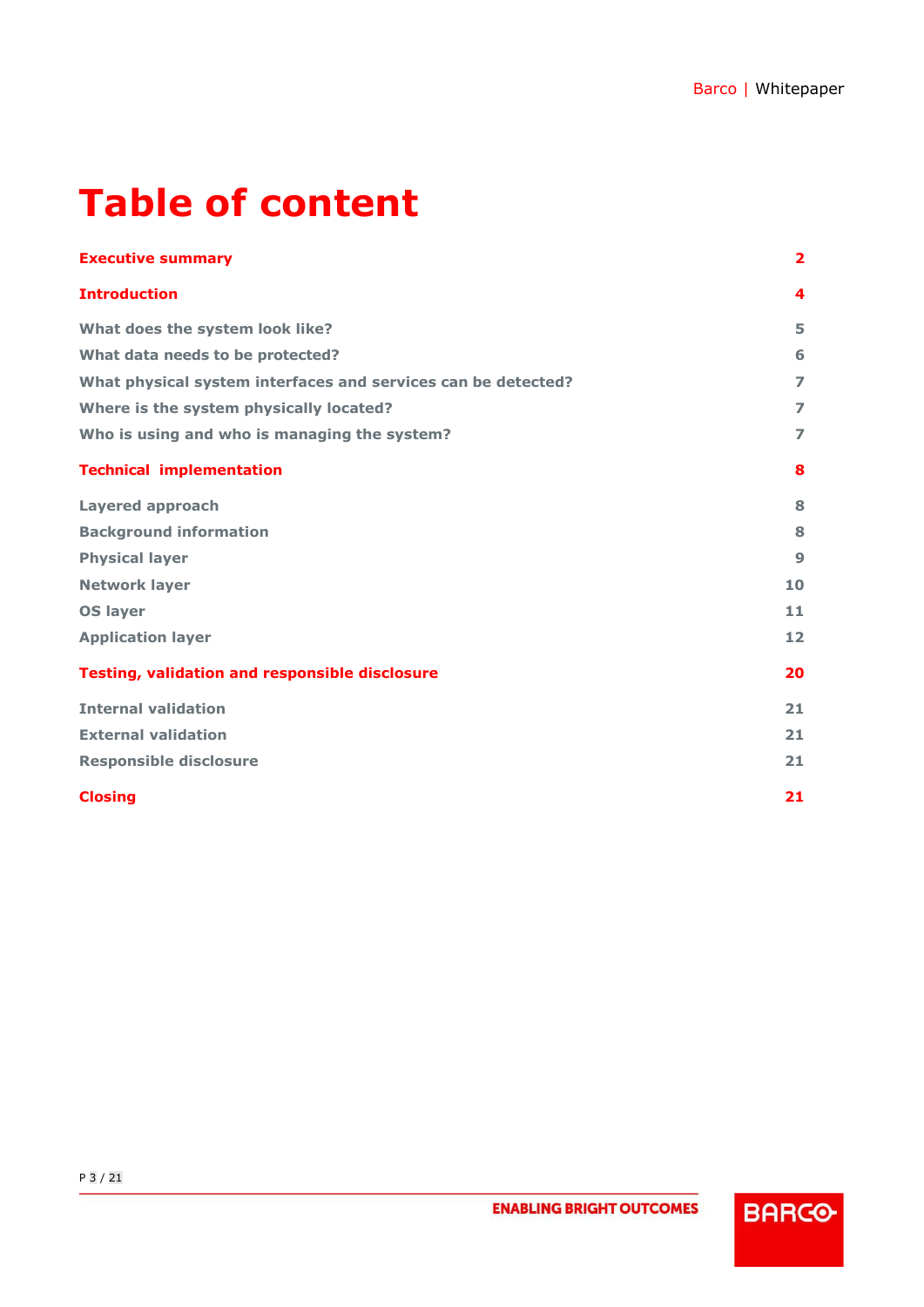## <span id="page-3-0"></span>**Introduction**

ClickShare was introduced in 2012, revolutionizing the collaboration market. In 2016 a second generation of ClickShare Enterprise followed which added enterprise security features. In 2020 the third generation of ClickShare products was presented to the market. This third generation includes all features of the second generation and brings a new design as well as an agnostic conferencing solution.

The ever increasing number of reported information security incidents make the need for a secure solution a baseline requirement rather than an option. Combining this baseline requirement of security with usability and user experience has always been a challenge. Increasing security can result in poorer usability while an exclusive focus on user experience and usablity can result in a poorly secured product. Finding a perfect balance between these three requires attention from the very start of a product lifecycle.

This technical white paper will cover the threat model for different components and features of the ClickShare Conference products. For information about the eXperience Management Suite (XMS) as well as XMS Coud, please refer to the XMS Security Whitepaper, which can be found onthe Barco website1.

The ClickShare development teams follow the Software Development Life Cycle (SDLC) process, and during the initial stages of this process the security aspect of the ClickShare solution was already accounted for and given top priority. This focus on security ensures that the final product is a very user-friendly collaboration system that is protecting users of the system against malware, corporate espionage and hackers at the same time.

Another important aspect that was taken into account from the early stages of the SDLC process is the privacy-by-design principle which aims to minimize or eliminate the amount of collected personal data (e.g. IP, username, MAC addresses). Barco can proudly state that the ClickShare product line does not store any personal data in any way (log files or persistent memory), nor that any of it is transferred outside of the ClickShare ecosystem. ClickShare users can thus be assured their personal data is not used/distributed.

Barco obtained the ISO 27001:2013 certification at the beginning of 2019. The scope of the certification is restricted to the business processes and infrastructure that relate to the software development, sales, deployment and support of the ClickShare product line. This proves that Barco is not only concerned about security on a product technical level, but also aims to consistently improve information security management of all processes involved in the deployment of ClickShare. Barco engaged in the thorough procedure of getting ISO certification for its processes as a whole, aiming to confirm its leading market position in terms of security in the market of wireless collaboration and conferencing technology.

[<sup>1</sup> https://www.barco.com/en/support/docs/TDE9786](https://www.barco.com/en/support/docs/TDE9786)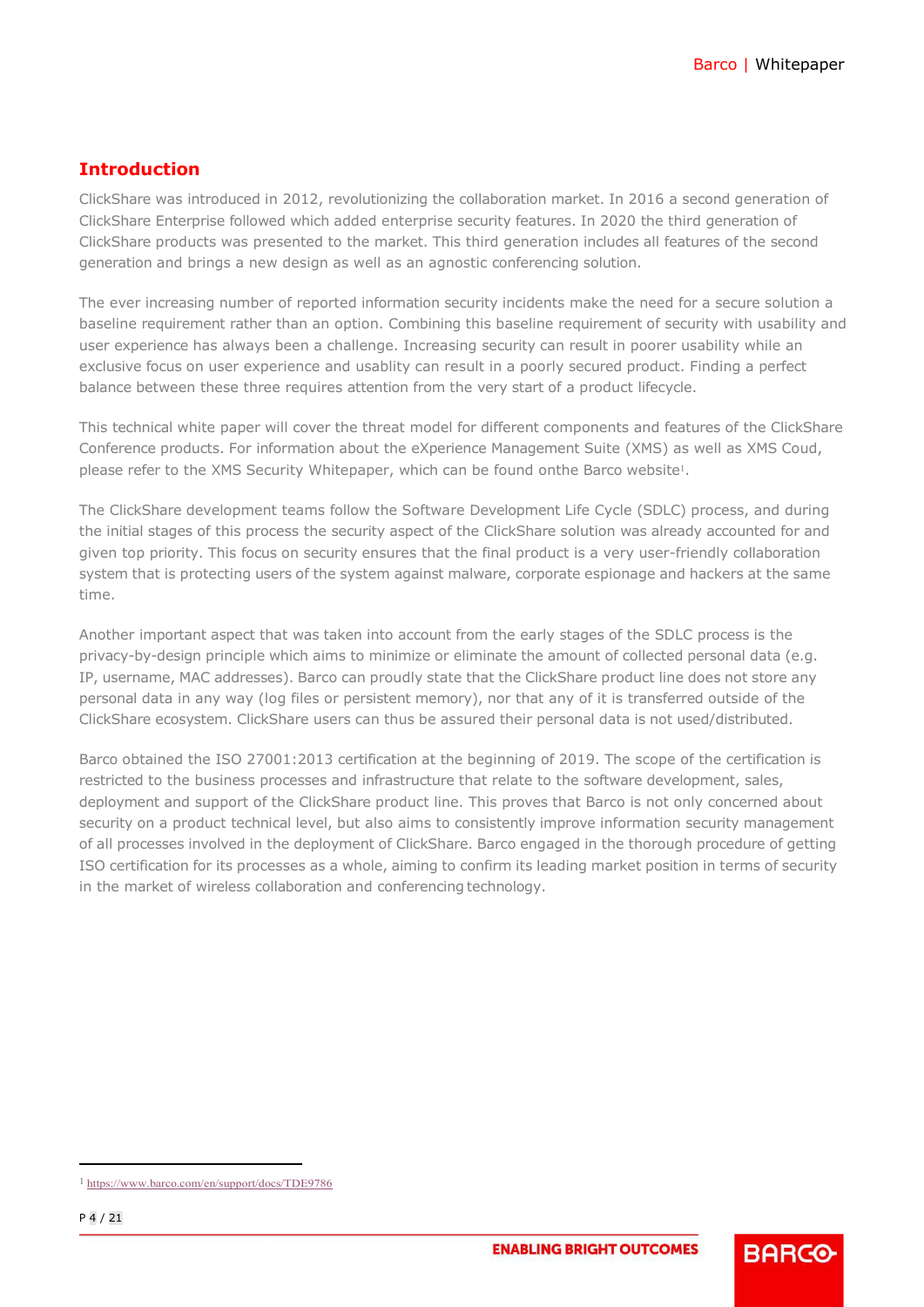#### Modelling the ClickShare threats

Over the last couple of years, Barco noticed an increase of market questions and requests concerning security, user scenarios, integration methods, etc. With all those topics in mind, **extensive threat modelling** has been applied during design and development phases of the third generation ClickShare system.

Threat modelling is one of the most powerful security engineering activities since it focuses on vulnerabilities as well as actual threats. A threat is defined as an external event that can damage or compromise an asset or objective, whereas a vulnerability is a weakness within a system that makes an exploit possible. Vulnerabilities can and should be solved, but threats can live on indefinitely or change over time and cannot be controlled by the people managing or using the device or system. Threat modelling facilitates a risk-based product development approach by uncovering external risks and encouraging the use of secure design and development practices. Threat modelling therefore not only needs to focus on software, but also hardware and even production related topics need to be covered to create a secure product in every aspect.

#### <span id="page-4-0"></span>**What does the system look like?**

Barco's ClickShare Conference system gets all meeting participants involved by giving everybody the opportunity to share content on screen at the click of a Button, both for empoyees, guest users and remote participants. Whether you are using a laptop PC, Mac, iPad, iPhone or Androidpowered device, you are able to present your content in the most simple and intuitive way possible, both locally and using conferencing programs.

Following components can be identified in a ClickShare collaboration system:

- **Base Unit**: Although not always visible, the Base Unit is the heart of the ClickShare system. This processing unit receives the wireless stream from the Buttons, ClickShare App or mobile devices and ensures it gets displayed correctly on the display. It can also pass back data streams from connected conference peripherals for usage in a conference call.
- **Button**: The ClickShare Button is a USB-powered device that announces itself as a CD-ROM drive (containing the client application), as speakerphone and/or as webcam. Simply connect it to your laptop's USB port, start the application and click the Button. Depending on the model of the Base Unit, the button enables additional features.
- **ClickShare Desktop App** for Windows and Mac: The ClickShare Desktop App is the universal client that comes on a Button, or that can be pre-installed on a user's laptop. It provides the option to share laptop content without the use of a physical Button. For conferencing functionality a Button is still required.
- **Mobile Apps** (iOS, Android): The ClickShare App on your Android tablet, smartphone, iPad or iPhone which enables you to share documents, photos and other screen content on the display attached to the Base Unit.
- **External protocol integration:**
	- **AirPlay**: The AirPlay protocol allows wireless streaming of audio and video from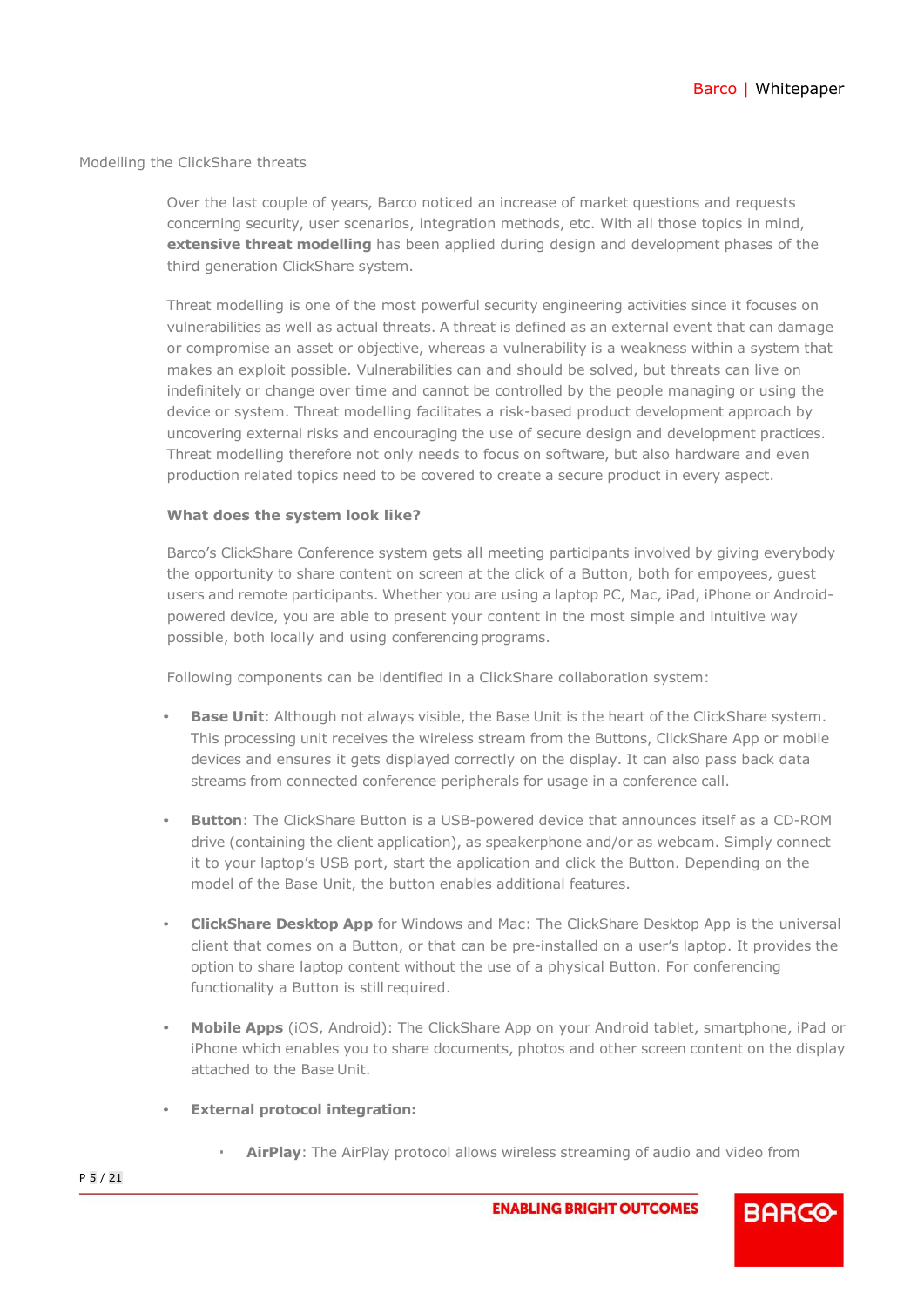compatible Apple devices. ClickShare supports AirPlay streaming as well as AirPlay mirroring. Has support for a pincode for improved security.

- **Google Cast:** The Google Cast protocol allows wireless streaming of video from supported devices (Android, Chrome browser). Does not support a pincode.
- **Miracast:** The Miracast protocol allows wireless streaming of video from supported devices (Windows, Android). Does not support apincode.



#### <span id="page-5-0"></span>**What data needs to be protected?**

Not only all data that is transferred via the ClickShare collaboration system must be protected, but also the data that is stored on devices participating in a ClickShare session. When users want to share data in the meeting room or with remote participants, only invited attendees of the meeting should be able to see and hear the content. Other data/video/audio may never be accessed and/or transferred, so the user remains in full control and responsibility of which data, video and/or audio is shared. When using ClickShare, people must be assured that they run original Barco software, so that they know their device will not be compromised or infected with malware when running the provided software. Finally, in a board room the contents of a display are often highly confidential. As a consequence the system handling the content must assure the **confidentiality, integrity and availability** of this data.

The ClickShare content is delivered in real-time and is never stored on non-volatile memory in one of the ClickShare components.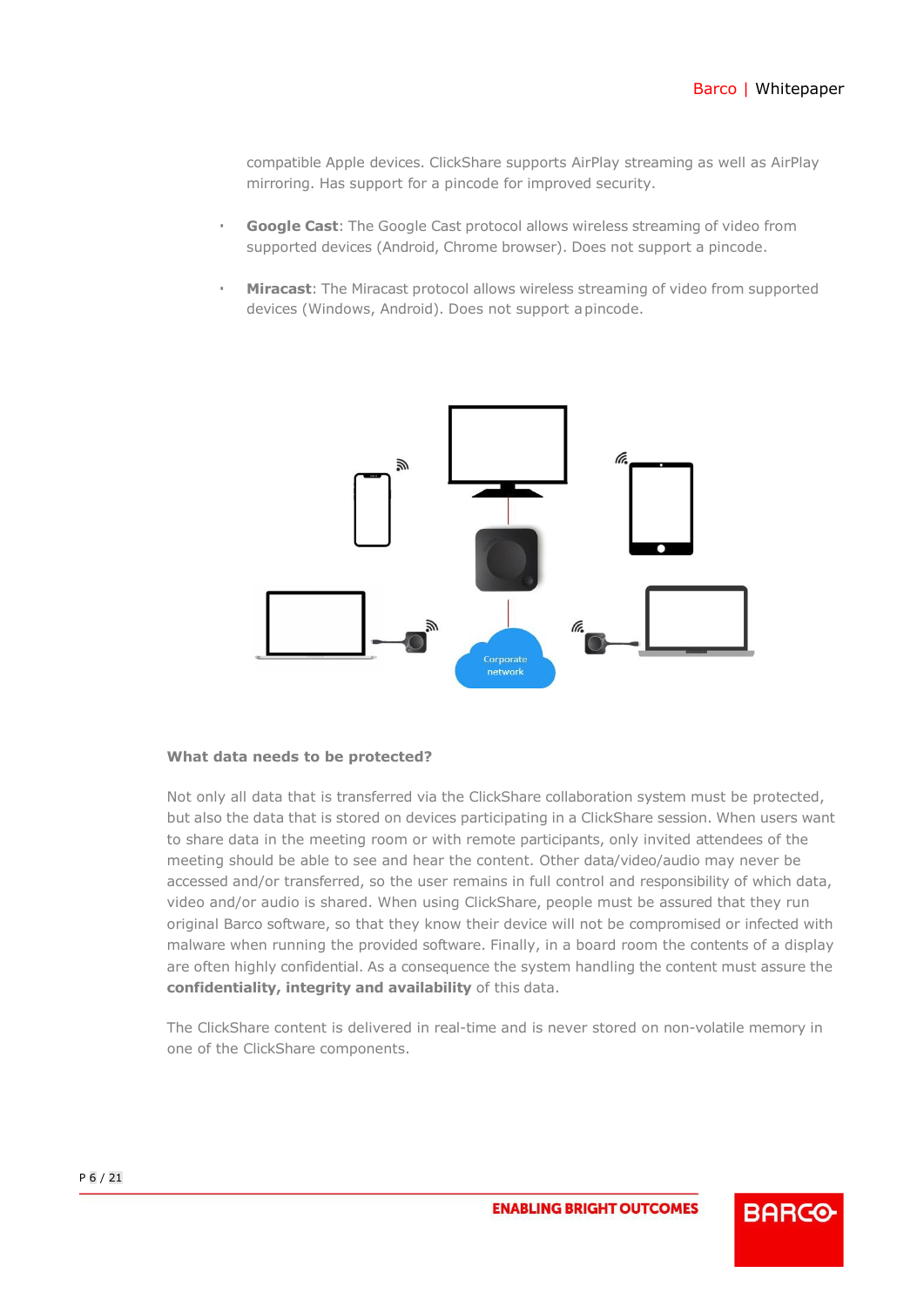<span id="page-6-0"></span>

#### **What physical system interfaces and services can be detected?**

#### <span id="page-6-1"></span>**Where is the system physically located?**

The Base Unit will primarily be found in a professional environment. It is recommended to connect the Base Unit to a "trusted" corporate network via the Ethernet interface<sup>2</sup>, although scenarios are known where ClickShare is used in a standalone or ad hoc mode. Nevertheless, data which is handled by the system can be highly confidential and must be protected as such. The range of the built-in wireless interface will exceed the physical boundaries of the meeting room and maybe even those of the corporate building. Therefore access to the Wi-Fi and Ethernet interfaces of the Base Unit must be protected in an appropriate way.

#### <span id="page-6-2"></span>**Who is using and who is managing the system?**

In a professional environment most users will be employees of the company, but during meetings with customers, suppliers, etc., external people (guests) might also participate and make use of the same ClickShare collaboration and conferencing system. This means that a range of different devices are connected to the same system, bringing along potential security risks. This

<sup>2</sup> On the CX-50, CX-30 and CX-20, Wireless Client Mode will be made available in the course of 2020, allowing to connect the Base Unit to the network via the built-in Wi-Fi module.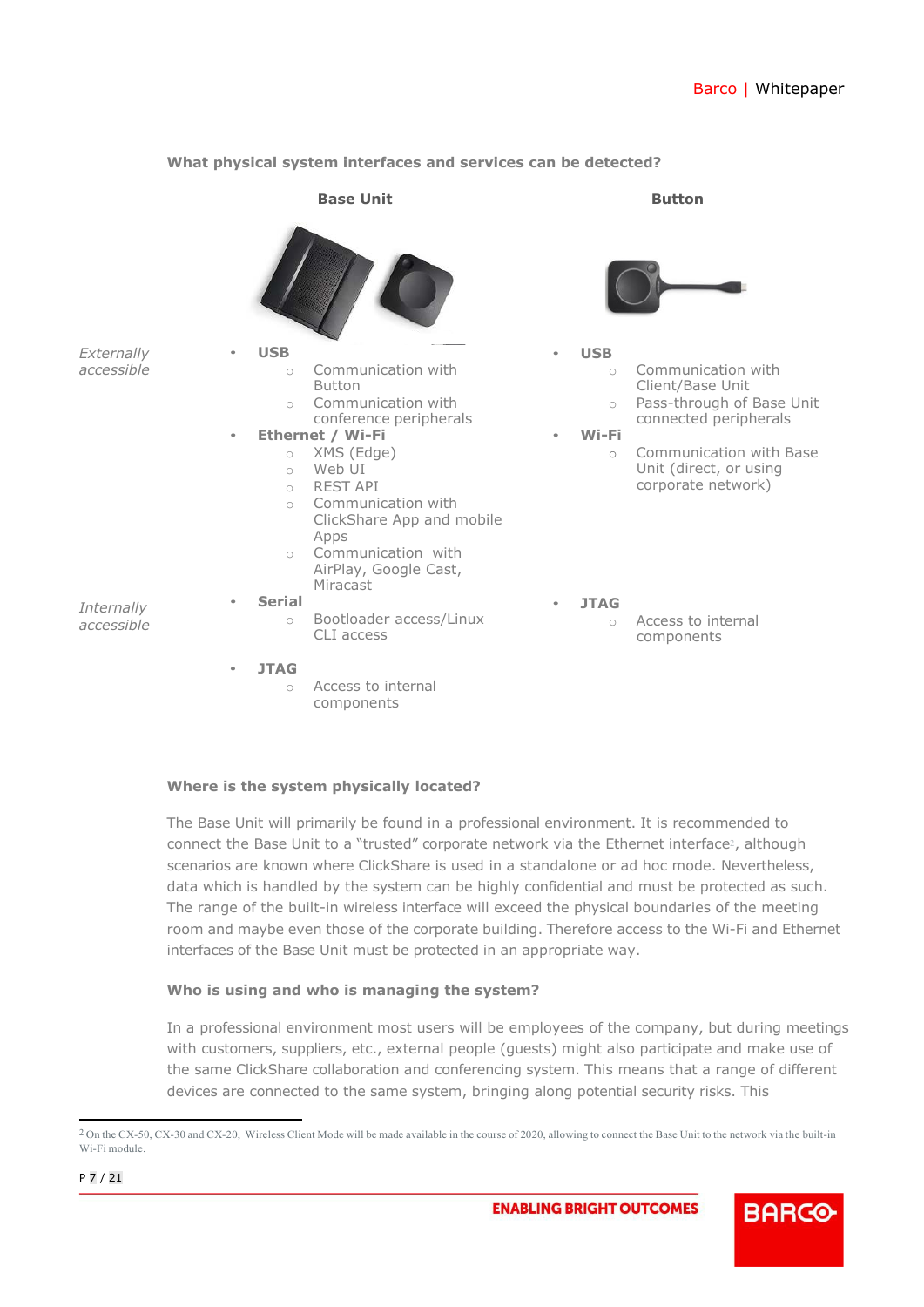emphasizes once more the importance of only sharing content with people attending the meeting and ensuring that only data is shared that the user explicitly has given access to by clicking the Button, using the ClickShare App or via Airplay, Google Cast or Miracast.

Configuration of the ClickShare systems in a professional environment is primarily managed by IT departments or facility management teams. They assist employees in making use of all facilities the company offers, in the best way possible. The ClickShare Conference range of systems introduces several levels of security. Switching between different security levels can be managed through the ClickShare Configurator of the Base Unit, which clearly mentions the consequences of changing to a certain security level. Choosing the right security level will depend on an internal company risk analysis and compatibility needs.

## <span id="page-7-1"></span><span id="page-7-0"></span>**Technical implementation**

#### **Layered approach**

The cornerstone principle of information security is the **CIA triad**: Confidentiality, Integrity, and Availability. All parts of a product or system must honour this concept throughout the system's life cycle to guarantee a secure environment.

Before dealing with the technical implementation related to security of ClickShare, it is important to emphasize that the use of **Wi-Fi communication** renders the availability corner of the CIA triad very fuzzy. Every source of interference in the vicinity of a wireless system can intentionally or unintentionally  $-$  cause that system to function incorrectly and thus be unavailable. It is strongly advised to use professional Wi-Fi integrators for the analysis, planning, and deployment of large installations. In that way at least unintentional interference can be eliminated. The proper functioning of a ClickShare system starts with an environment suffering from a minimum of interference.

A network connected system can be divided into **different layers**: physical, network, host, and application layer. Mapping these four layers onto the CIA triad will reveal how security is implemented in a system and reveal where safeguards are missing. The layered approach and the implementation of multiple safeguards to protect a system will ensure that in case one safeguard fails, another safeguard prevents compromising the system. The safeguards must correspond to and mitigate the threats identified in the threat modelling.

#### <span id="page-7-2"></span>**Background information**

Identification and authentication steps during set-up of a communication channel are crucial to trust the other side, encrypt transferred data and prevent alteration of data during transfer.

The ClickShare Base Units and Buttons contain a **device certificate**, which is provisioned during manufacturing of the devices and is stored in encrypted format in non-erasable memory on the device. A Public Key Infrastructure (PKI) has been set up to generate device certificates and guarantee a chain of trust during authentication between ClickShare devices. Every device gets a unique certificate with a private/public key pair based on elliptic curve technology (secp256r1, NIST/SECG curve over 256 bit binary field) and which is signed based on ECDSA. This device certificate is created and signed by a Barco Certification Authority, is not renewable and not revocable.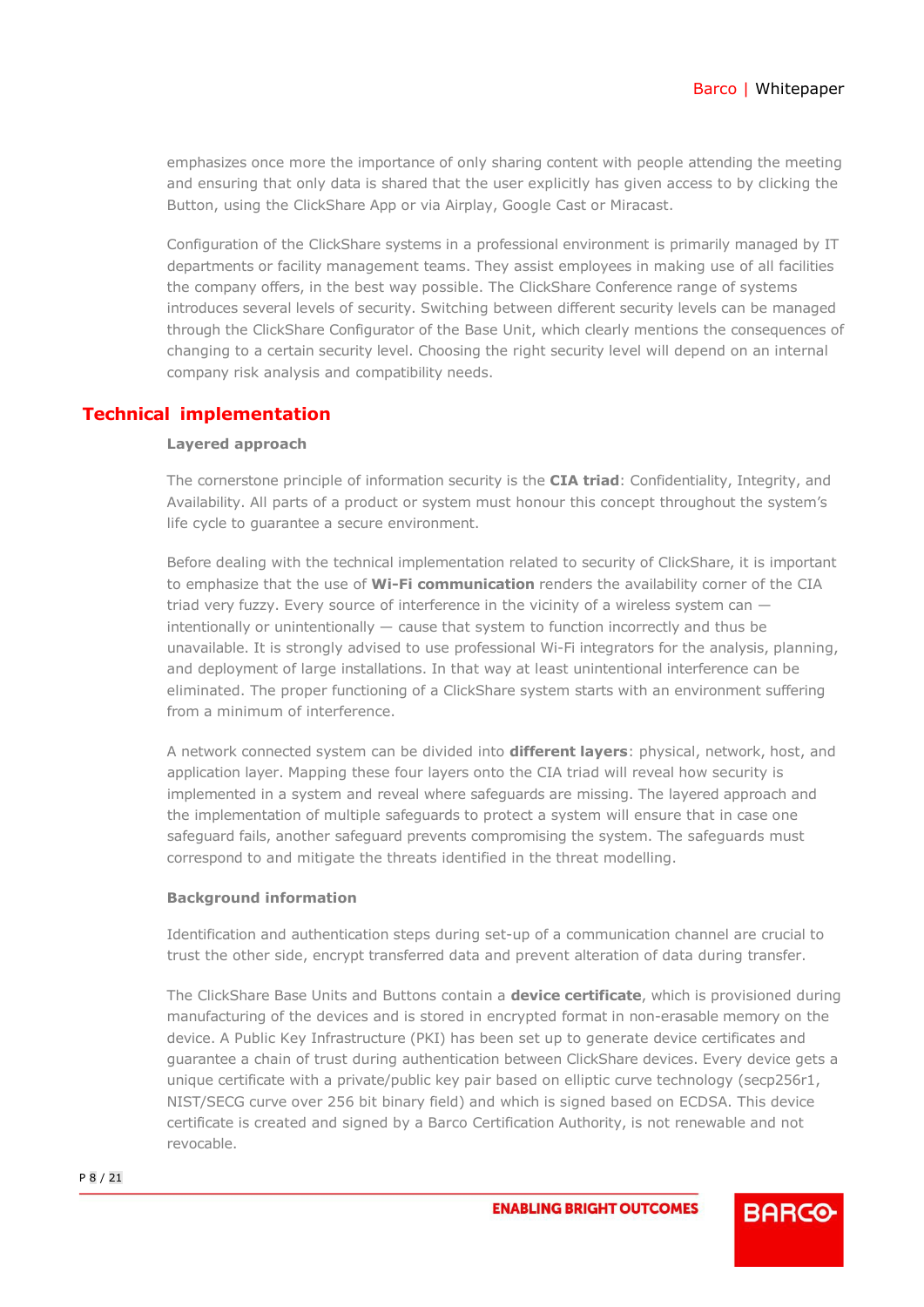Not all ClickShare devices are connected to the Internet, which makes a device certificate management with revocation strategy almost superfluous and utterly complex, which is contradictory to the ease of use of ClickShare. To lower the risk to an acceptable level, **additional mitigation actions** have been implemented. The PKI infrastructure is hosted on internal premises, physically decoupled from the corporate network and situated in a restricted area with physical access control. Transfer of device certificates between Barco and production locations happens over an IPsec tunnel in an encrypted container and additionally the private key is stored in encrypted format on the device. In the event a device certificate would leak, the firmware contains a mechanism to blacklist these certificates, rendering them useless for updated devices.

#### <span id="page-8-0"></span>**Physical layer**

Embedded devices are easy to steal due to their small physical size and a malicious hacker could easily gain access to the physical interfaces with the intent to reverse engineer the firmware and load malicious malware on the device. Protecting the physical interfaces of embedded devices is as important as protecting the other layers of the system. This concern is taken into account from the very first phases of the project, but it needs to be noted that Barco also depends on the hardware features which third-party suppliers provide.

To protect against physical theft a Kensington lock can be connected to the Base Unit, while the ClickShare Button contains a loop hole for a cable to be connected.

Both connectors of the **serial and JTAG interface** of the **Base Unit** have not been populated on PCBA of deployment units. Input on serial interface is disabled from bootloader level onwards and the JTAG interface is secured with a secret response key or completely disabled. The key is stored in one-time programmable memory, read or write access to the key is prevented via hardware lock.

Connecting a Button to the **Base Unit** via **USB** starts a pairing process where the Base Unit will share all parameters with the Button to be able to access the Wi-Fi of the Base Unit (in case the Button connects to the AP in the Base Unit; out-of-the-box use and network connected mode) or the corporate Wi-Fi (in case the Button connects to the APs of the corporate network; network integrated mode). It will also upgrade the button to the most recent firmware if available. The Base Unit will only interact over USB with a ClickShare Button if mutual authentication using both device certificates is successful.

Regular USB devices can also be connected to the Base Unit. When an external storage device is connected via USB, the top directory will be scanned for a firmware update image. If this file is found, the Base Unit will attempt to upgrade. This upgrade can only be successful if the firmware is correctly encrypted and signed, otherwise it is aborted. In all other cases, connecting USB devices will result in no action.

If the USB device is a camera or other meeting room peripheral, the device will be detected by the Base Unit and an appropriate action depending on the type of peripheral will be undertaken.

Similar to the Base Unit, the **JTAG connector** on the PCBA of the **Button** is left unpopulated. At manufacturing the JTAG connector interface is permanently disabled by blowing the related efuses.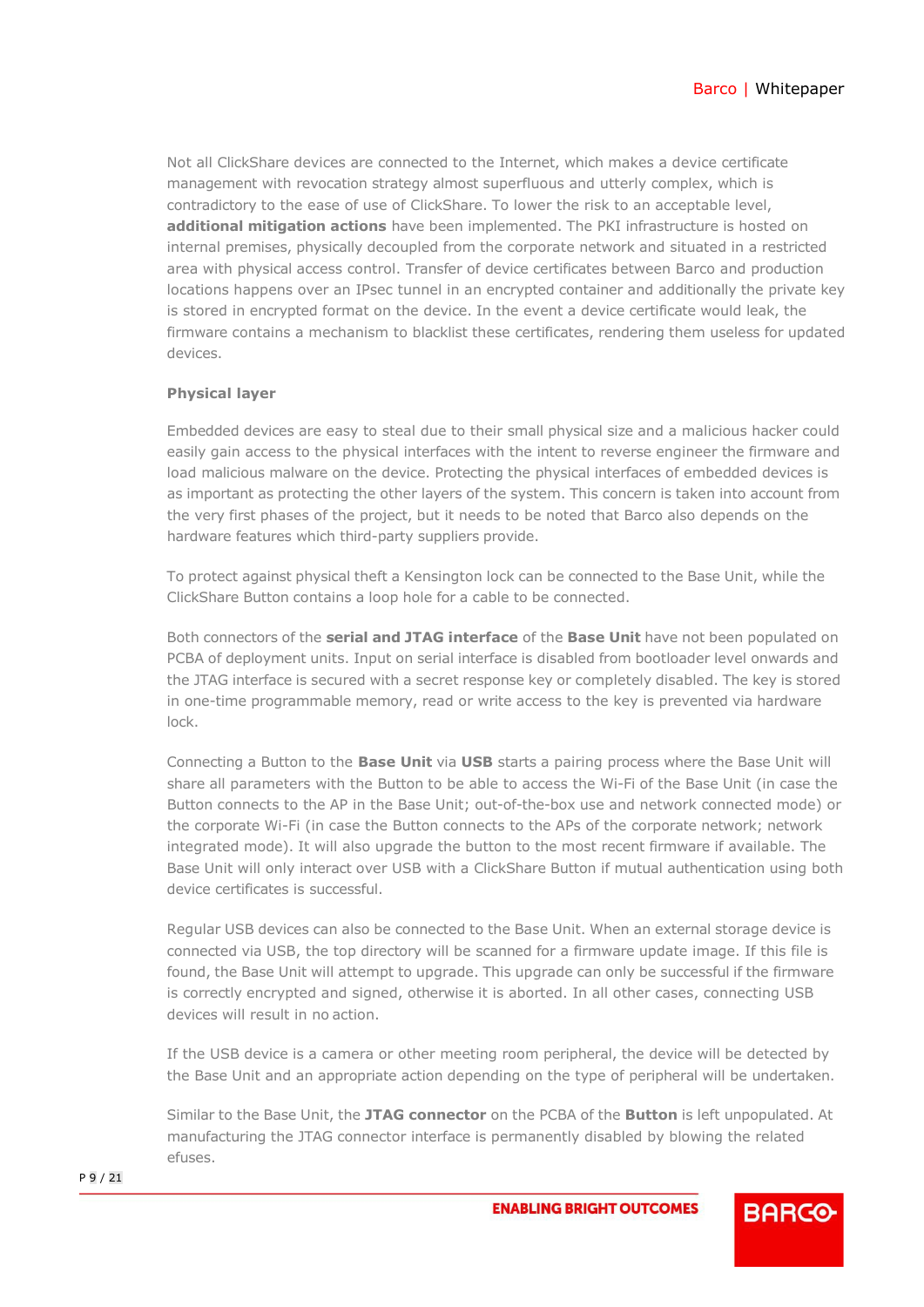A connected **Button** (via **USB** to a laptop PC or Mac) announces itself as:

- A USB Human interface device (HID) which will communicate with the ClickShare software Client;
- An Audio device (loudspeaker) which captures the audio on the laptop and transfers it to the Base Unit;
- A read-only CD-ROM drive containing the ClickShare App both for Windows and Mac;
- A vendor-specific interface to trigger the installation of a driver that will automatically launch the App upon further use of the Button;
- A camera peripheral (if attached to the Base Unit) that can be used as camera input for a conference program;
- A speakerphone peripheral (if attached to the Base Unit) that can be used as both speaker and microphone for a conference program;

The listed USB interfaces above that forward peripherals are strictly checked and will only be forwarded if they are conforming with the expected output to prevent malicious content (such as a keyboard or mouse) to be transferred unchecked.

Access to the **Ethernet interface** allows to connect to the network stack and services running on the Base Unit, therefore additional authentication, confidentiality and integrity controls at application layer are necessary. These controls are present for both Ethernet and wireless connections. Depending on the network setup, Wi-Fi has additional security controls at the network layer which is not always the case for the Ethernet interface in the ClickSharesystem. The Base Unit acts as Wi-Fi access point, while the Buttons connect as stations. Any device with access to the Wi-Fi can interact with the other Buttons connected to the Base Unit, causing a need for additional authentication, confidentiality and integrity controls at application layer on the Button. In following sections, these controls are explained.

#### <span id="page-9-0"></span>**Network layer**

The **wireless interface** of the Base Unit is default protected with WPA2-PSK, a method for securing the Wi-Fi (Wi-Fi Protected Access 2) with the use of a Pre-Shared Key (PSK) authentication. WPA2-PSK encryption ensures the confidentiality and integrity of all data passing through the wireless channel. Confidentiality is provided by the AES block cipher with a 128-bit key length. Integrity is provided by using the Counter Mode CBC-MAC Protocol (CCMP) to create a Message Integrity Check (MIC). Using the WPA2-PSK passphrase and SSID, both of which can be configured by the administrator in the ClickShare Configurator, a set of temporary keys is derived that are used for authentication (CCMP) and encryption (AES), in accordance with the IEEE 802.11i security standard. The Base Unit can be configured to hide the SSID of its Wi-Fi interface. It should be noted that SSID cloaking can provide a false sense of security. Using tools freely available on the Web, it is fairly easy to scan an area for hidden networks.

Like aforementioned the **Ethernet interface** does not contain any security controls by default. Experiences with set-ups at corporate customers show that frequently, ClickShare systems are grouped in separate VLANs with additional access controls to separate them from the corporate data network (dedicated network integration mode). It is however possible to activate 802.1x authentication for the Base Unit, which is listed as "Wired Authentication" on the ClickShare Configurator. With this mode enabled, the Base Unit will authenticate itself on the Ethernet interface using PEAP, EAP-TLS or EAP-TTLS. This ensures that a Base Unit can also connect to corporate networks where devices need to be authenticated in order to gain access.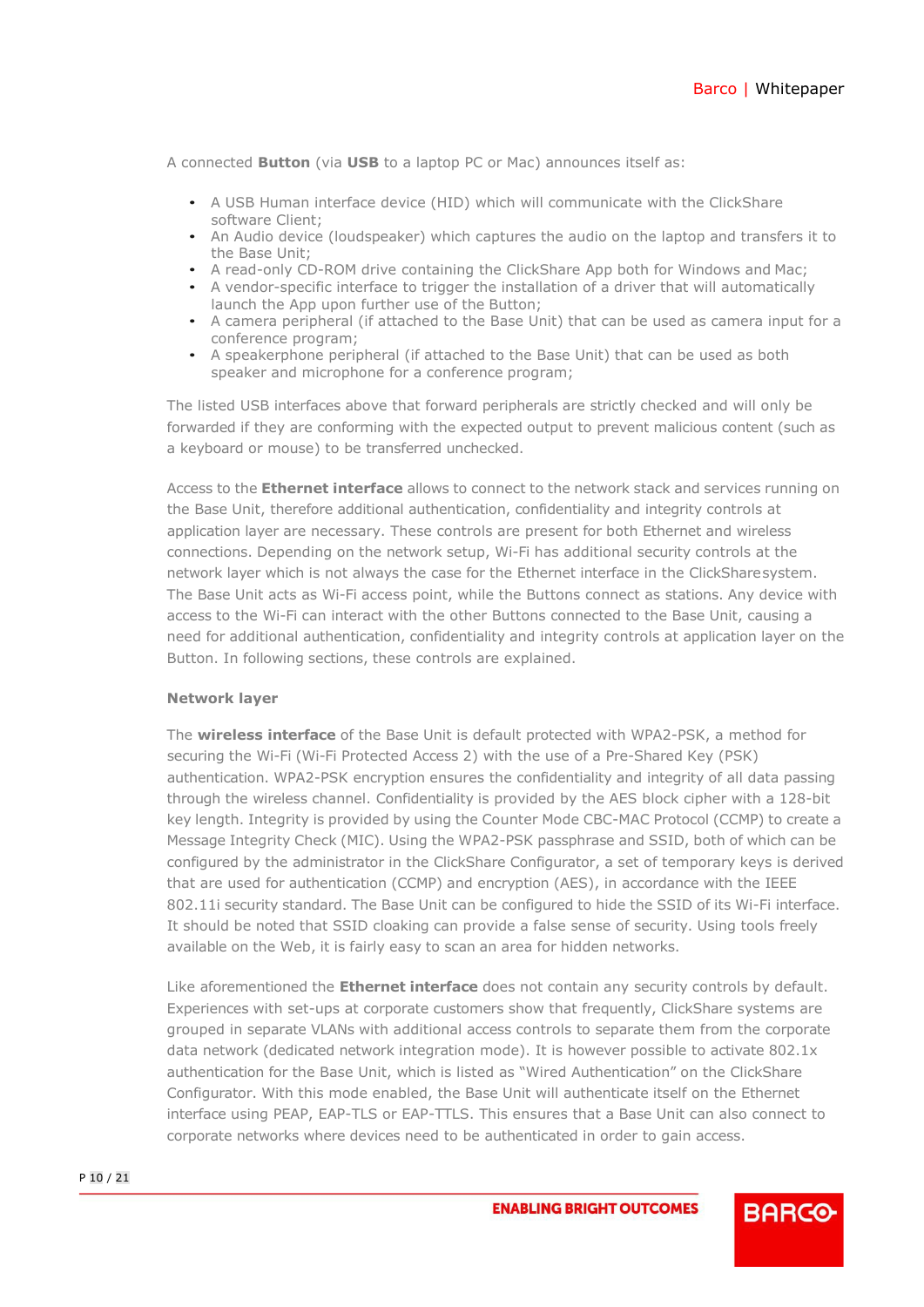**The Wi-Fi and Ethernet are strictly separated, not a single packet is forwarded between both interfaces, the Base Unit is the endpoint for all traffic (often referred to as "Air**  Gap"). This separation is ensured by the firewall which is present on the Base Unit and has been verified by penetration tests executed by a third party (please refer to the chapter Testing, validation and responsible disclosure). Both interfaces work solely on IPv4 based traffic.

#### <span id="page-10-0"></span>**OS layer**

The Base Unit runs an **embedded Linux OS**. They are upgradeable through a monolithic firmware image, which is periodically released by Barco. The Base Unit can be upgraded either manually via uploading the firmware image in the ClickShare Configurator, through the Auto Update feature or via XMS. The Auto Update feature uses a secure connection to a public Barco service to obtain and install new firmware at the time it becomes available.

The Button runs a **Real Time OS (RTOS)**. They are upgradeable through a monolithic firmware image, which is periodically released by Barco. Buttons are upgraded automatically when a more recent firmware is available on the Base Unit. This either happens when pairing a Button with the Base Unit via USB, or in the background over Wi-Fi when plugged-in into a laptop.

To assure a failsafe upgrade mechanism a **double copy strategy** has been implemented on the **Base Unit**. A Base Unit contains a primary storage partition, with the current firmware, and a secondary partition for upgrade purposes. After validation of the signature, and checking on the encryption, the new firmware version will be written to the secondary partition. After a reboot, the new firmware will be started by switching the primary and secondary partition. In case a failure to boot happens, the device will automatically revert back to the old firmware.

**Firmware signing and encryption** assures integrity and confidentiality of the software running on the Base Unit. It guarantees the customer that the firmware is originally created by Barco, that it has not been tampered with and that a firmware image cannot be reverse engineered. The firmware image consists of three parts: bootloader, kernel and root filesystem. Bootloader and kernel are signed, but not encrypted, the root filesystem is encrypted and signed. The integrity check starts from bootloader level onwards and is locked to the hardware, the so-called secure boot. The keys to verify the signature of the different boot components (bootloader and kernel) have been written in encrypted format in one-time programmable memory at production and are not readable from OS level. During upgrade the root filesystem part of the upgrade image is decrypted and encrypted again with a different symmetric key when writing the filesystem to flash, the related symmetric keys have been written to flash in encrypted format at production and are only accessible via a device unique key which cannot be read from OS level. Copying the flash will not facilitate reverse engineering the ClickShare solution due to the encrypted filesystem on flash.

The **Button** follows the same **double copy upgrade strategy**, although both images are updated to the most recent version, and the root filesystem is encrypted on the storage. The firmware image of the Button is signed and encrypted, the integrity check also starts from bootloader level onwards and is locked to the hardware. Signing and encryption key material has been written in encrypted format to one-time programmable memory at production and is not readable or writable from OS level.

The Base Unit firmware contains a **watchdog** which monitors all important services. In case a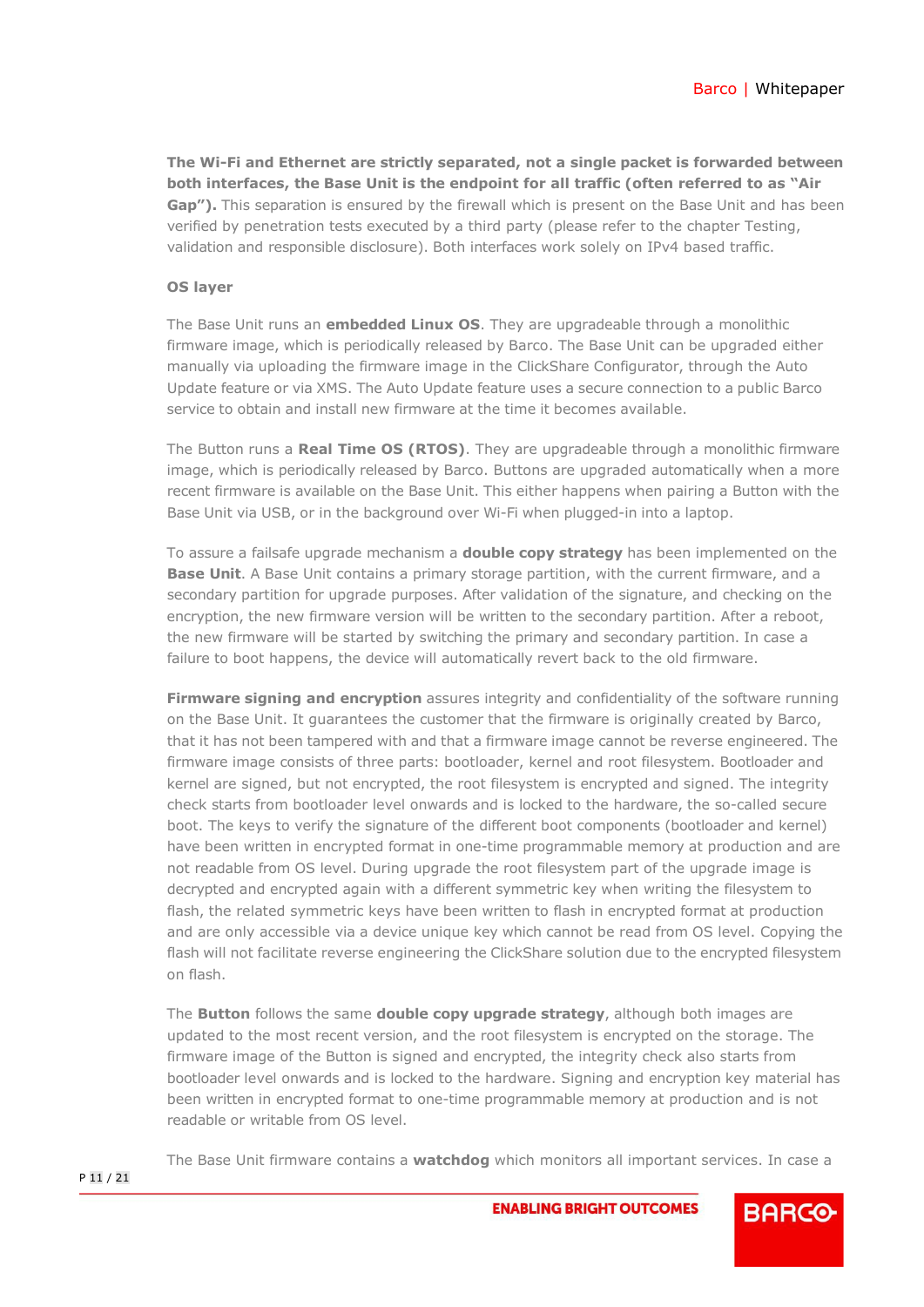monitored service crashes or hangs, the watchdog will restart it. This ensures a high availability of the Base Unit.

The embedded Linux OS on the Base Unit contains multiple **open-source software packages**. A list of these packages is available in the End User License Agreement. Barco closely monitors new vulnerabilities detected in open-source packages embedded in our products. If a vulnerability surfaces it will be analysed and depending on the criticality and impact, planned in for a future release.

## <span id="page-11-0"></span>**Application layer**

• Cloud connectivity

During first installation the ClickShare Conference Base Unit can register itself to the Barco XMS Cloud, identifying itself via its unique device certificate, which was described in more detail in a former paragraph. The connection with XMS Cloud relies on a mutually authenticated TLS connection, configured with industry best practices. Registering the device to XMS Cloud will provide additonal advantages for more transparent management of your ClickShare Conference install base and 5 years of service coverage. For information about the eXperience Management Suite (XMS) as well as XMS Coud, please refer to the XMS Security Whitepaper, which can be retrieved from the Barco website<sup>3</sup>.

• Communication protocols

Third generation ClickShare Base Units (C 3010S and C 5010S) are **not** compatible with any previous ClickShare Buttons. Similarly, the Button (R9861600D01C) is not compatible with previous generations of the Base Unit.

Before diving into the details of the different security levels, an overview of the communication protocols is given.

<sup>3</sup> <https://www.barco.com/en/support/docs/TDE9786>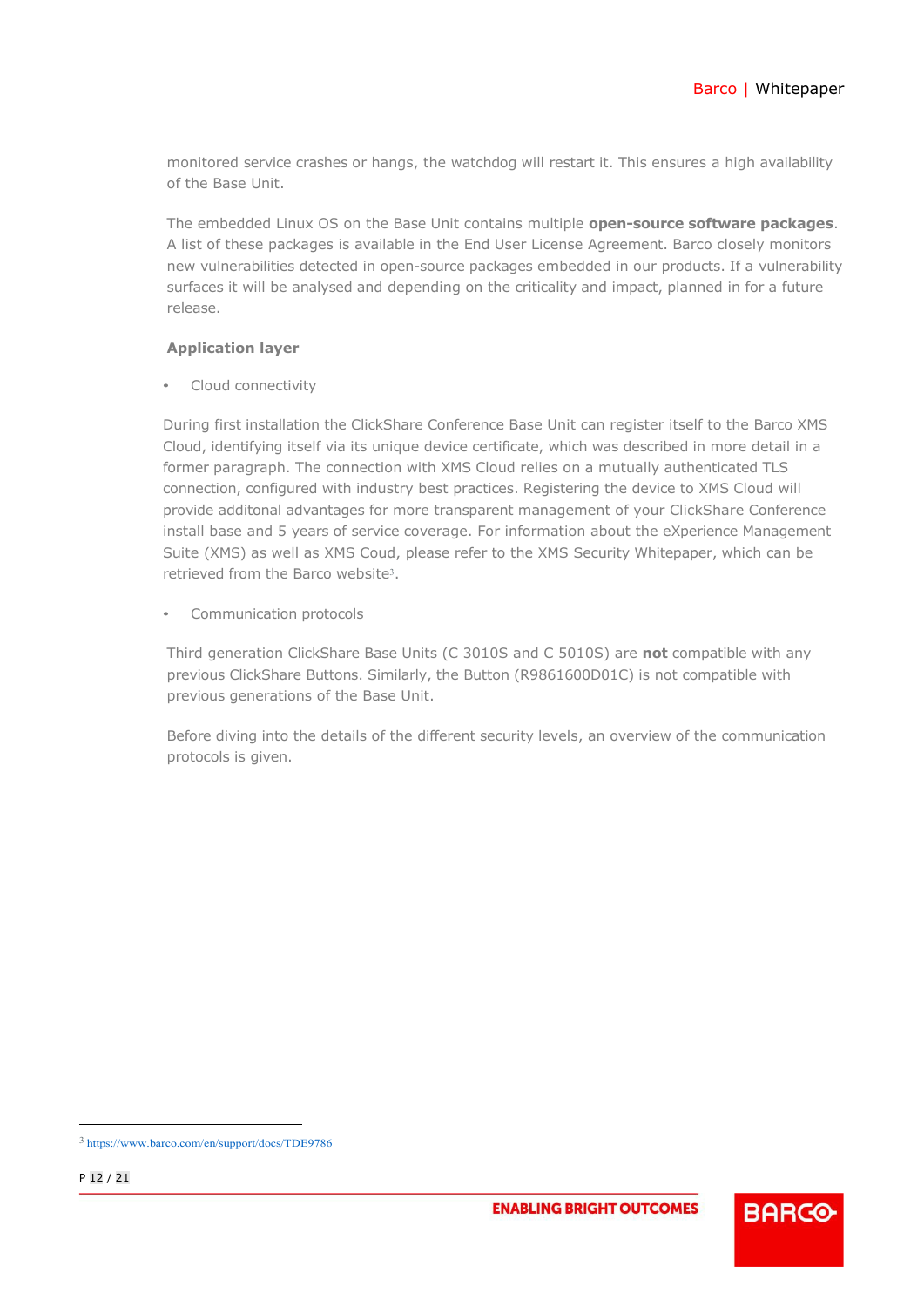

<span id="page-12-0"></span>An overview of all used ports for the different functionality that ClickShare offers can be found in the Network Integration whitepaper, downloadable on the Barco website<sup>4</sup>.

**Two different, proprietary protocols** form the backbone of ClickShare: a protocol to communicate over USB and a protocol to communicate between sender and receiver at application level. Both protocols contain a control and a data plane. Protocols of the third generation do support authentication with additional integrity checks and encryption to guarantee confidentiality.

## *USB protocol*

- **Control plane**: Both ends (Base Unit and Button) must have access to a Barco device certificate and the corresponding private key. The key material available in the certificates is only used for authentication by verifying the digital signatures of both sides (ECDSA) and will not be used during key agreement. A separate ephemeral key agreement protocol (ECDHE) is used to derive a session key for the data plane, this session key will be different each time a new connection is set up.
- **Data Plane**: For encrypting data over USB, AES-256 in GCM mode is used, providing both confidentiality and integrity. The key used for this exchange is the derived session key from the key agreement protocol.

#### *Application protocol*

• **Control Plane**: All components will use the control plane to set-up a communication channel with the Base Unit. First a TLS v1.2 connection is created with server-side authentication, all client side components do have the Barco CA certificate to verify the Base Unit. Once the TLS connection is set up, an additional client authentication step is executed at application level depending on the component it is interacting with. Buttons will use their device certificate to

<sup>4</sup> <https://www.barco.com/en/support/docs/TDE9786>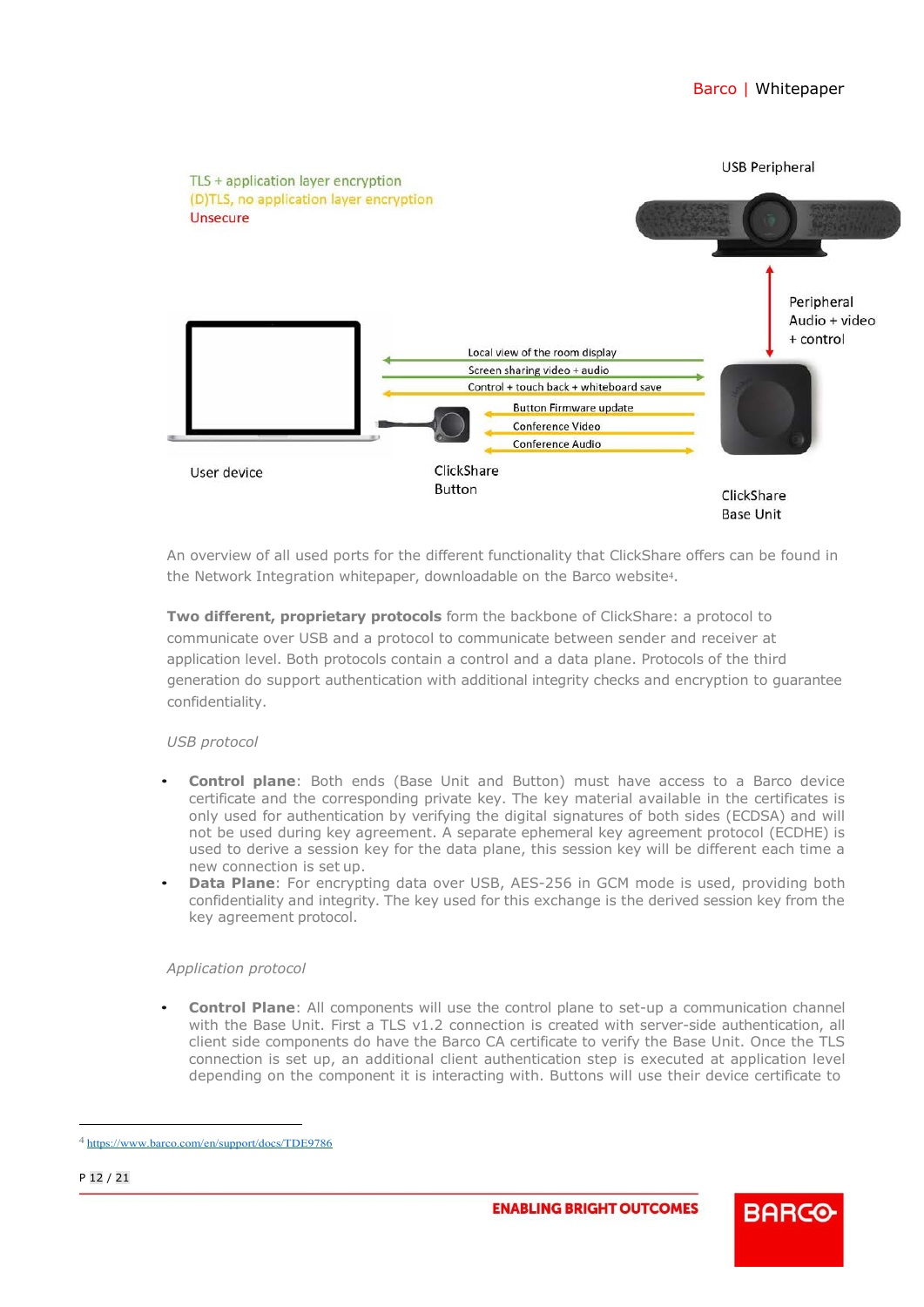authenticate, the Apps will use a 4-digit passcode. The requested authentication mode is negotiated and depends on the configured security level at the Base Unit side.

**Data Plane**: The screen content and audio are transferred over TCP and confidentiality and integrity controls have been implemented at the application layer to protect this content. Salsa20 in combination with VMAC is used to obtain an authenticated encryption scheme. Salsa20 is a stream cipher and VMAC is a block-cipher based message authentication code. Both require parameters that are known at sender and receiver side and these are shared via the control plane. The conference peripherals that are sent from the Base Unit to the user via the Button are also secured with the same mechanism over the TLS connection.

#### *Security levels*

Because the ClickShare use-cases are vast and large, the resulting security design to incorporate all those features is huge and very complicated. **Security levels** have been introduced to group these features in logical blocks. This approach makes a suitably secure configuration of the ClickShare collaboration system easier to manage. Each level is designed to be self-contained with regards to the features it provides, meaning that moving up our down in the security levels will change the capabilities of the ClickShare system.

The following statements describe how a security level change works:

If the security level of a Base Unit is changed from 1 to 2 or 3, thereby altering Button compatibility, it must change its shared secret; which is used during client side authentication with device certificate; to a different pseudo random value. This requires re- pairing of all related Buttons.

Two components should always use the protocol and authentication mode with the highest priority that its current security level allows it to use.

The following table gives a brief overview of the available security levels of all ClickShare components:

| <b>Device / Service</b>                        | <b>Security Level 1 &amp; 2</b> | <b>Security Level 3</b> |
|------------------------------------------------|---------------------------------|-------------------------|
| ClickShare App using Button (pc/mac)           |                                 |                         |
| ClickShare Desktop App (pc/mac)                |                                 |                         |
| Mobile App (iOS & Android)                     |                                 |                         |
| ChromeCast, AirPlay and other BYOD<br>services |                                 | <b>Blocked</b>          |

Three security levels have been defined:

**Security Level 1** offers enterprise security and foresees following security features:

- Possibility to deactivate passcode for desktop and mobile app, as well as BYOD services
- ClickShare Configurator: HTTPS, log-in session management, disable sharing with apps
- Hide SSID of the Wi-Fi network

**Security Level 2** contains Security Level 1 features plus: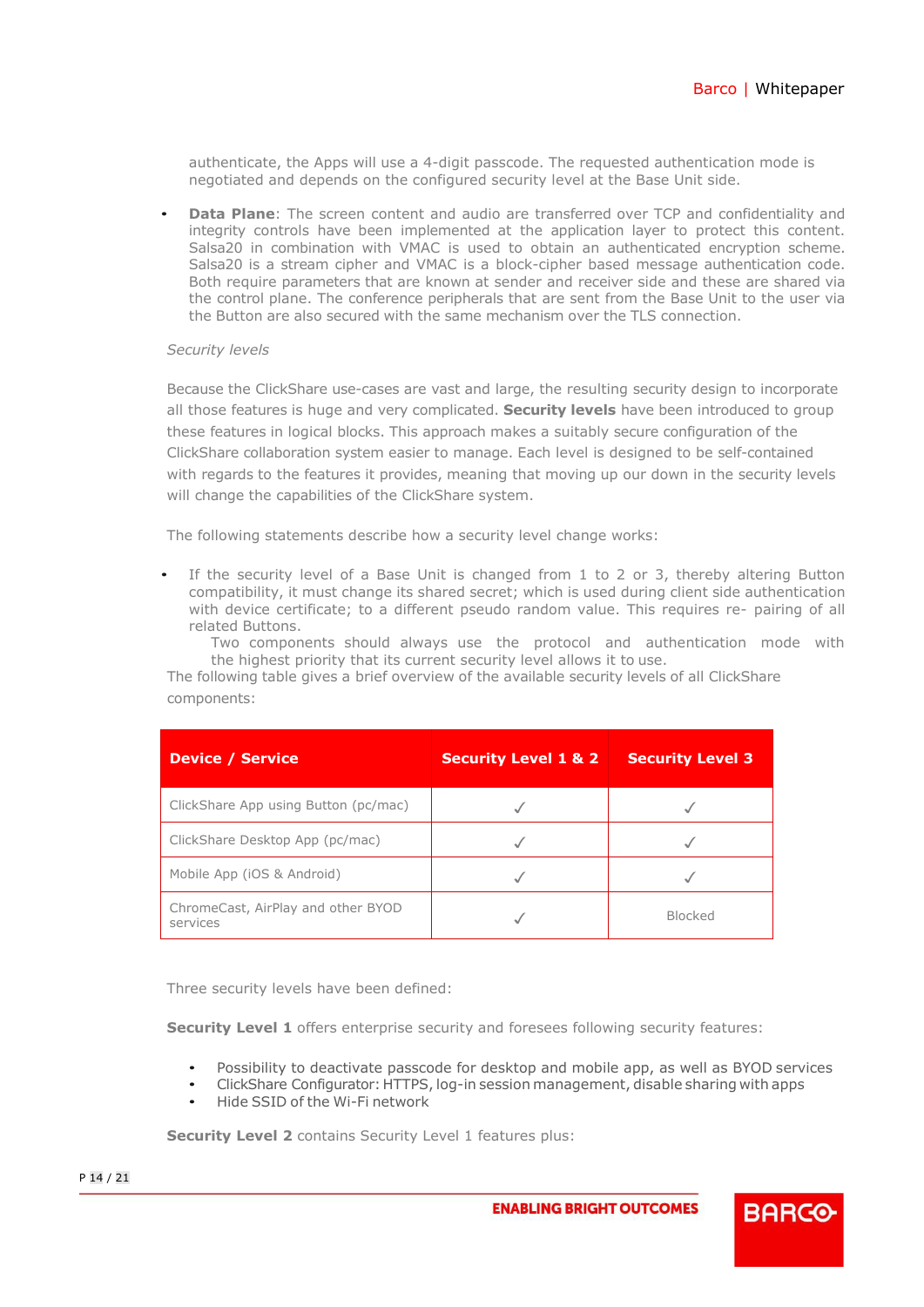- Mandatory passcode for desktop and mobile apps
- Mandatory passcode for BYOD services (in case the protocol supports it)

**Security Level 3** contains Security Level 2 features plus:

- Consumer grade BYOD services such as Airplay, Google Cast and Miracast are blocked
- Firmware downgrade not possible
- No access to ClickShare Configurator via Wi-Fi

The ClickShare Configurator allows to set the Security Level in a clear and easy way, as indicated in the screen capture below.

## Security Level

|                                                                            |   | (2) |  |
|----------------------------------------------------------------------------|---|-----|--|
| Activate passcode for mobile apps & Buttons                                |   |     |  |
| ClickShare Configurator: HTTPS, Log-in management, disable wireless access | ◡ |     |  |
| Hide the SSID of the Wi-Fi network                                         | ◡ |     |  |
| Mandatory passcode for mobile apps & services                              |   |     |  |
| BYOD services and features are blocked                                     |   |     |  |
| Firmware downgrade not possible                                            |   |     |  |
| No wireless access to ClickShare Configurator                              |   |     |  |

Remarks

<sup>1</sup> Changing the security level will require Button re-pairing.

A **Base Unit can be configured** through the ClickShare Configurator or REST API. Both are only serviced via HTTPS to assure an authenticated and encrypted connection with the Base Unit. TLS cipher-suites and versions are configured to resist the latest known attacks. Access to both the ClickShare Configurator and REST API is protected via password credentials, and no data can be accessed without authentication.

The **ClickShare Configurator** login uses a session, bound to a cookie, that stays valid until logout or expiration. To assist users in selecting a strong and secure password, an indicator shows the password strength of the entered password. The password for the ClickShare Configurator is hashed using bcrypt, a widely used, secure hashing algorithm. The password has its own unique salt, preventing rainbow table attacks.

The **REST API** is protected with Basic Authentication (over HTTPS). The password for the REST API is the same as the one from the ClickShare Configurator, hence also protected.

Furthermore, all inputs for both ClickShare Configurator and REST API are validated to prevent injection vulnerabilities.

By default the Base Unit will use a self-signed certificate for the TLS connections. If desired, this can be replaced by either a single-domain certificate or a wildcard certificate. Once applied, they will be used for both the ClickShare Configurator and the REST API.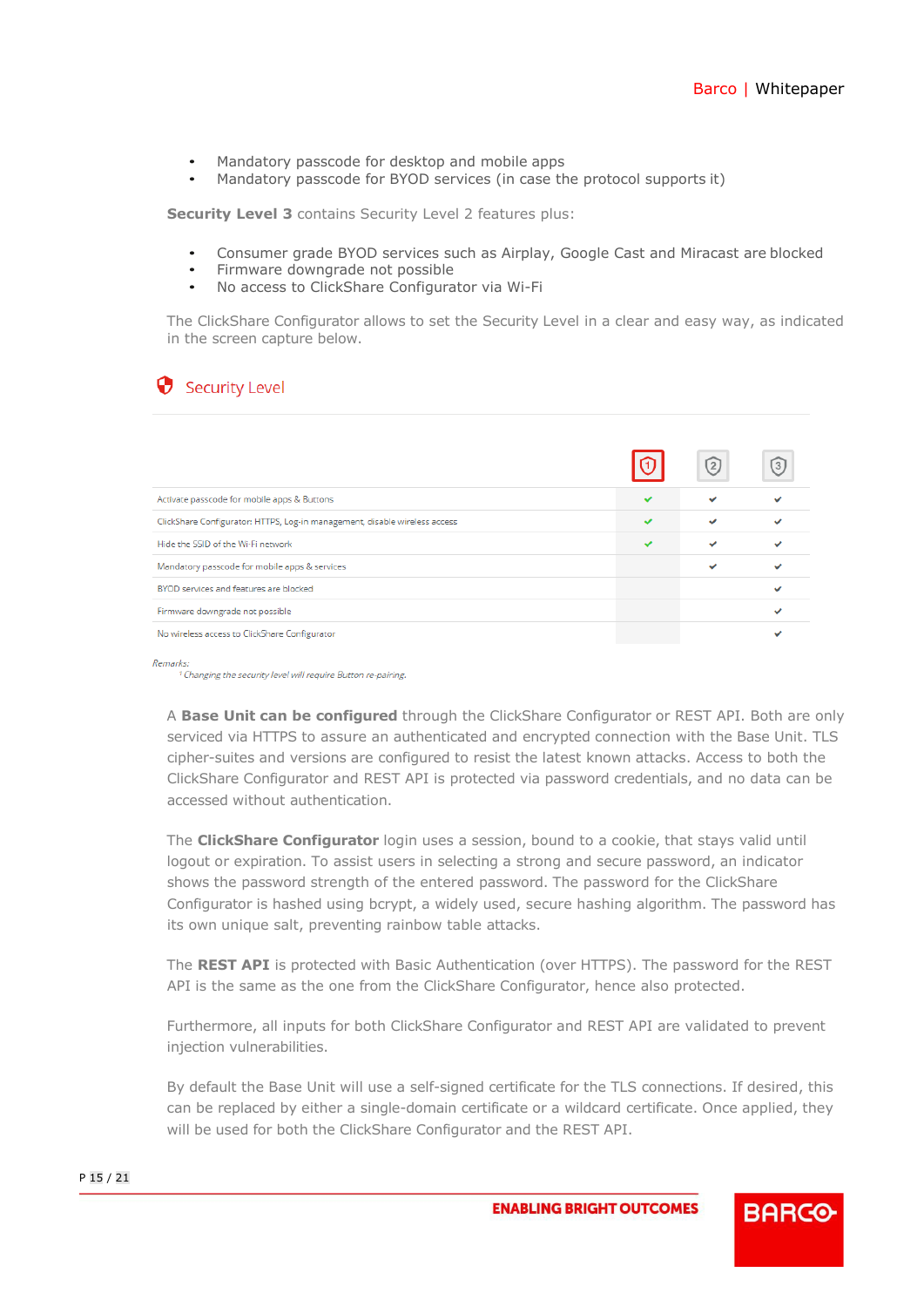• ClickShare Desktop App

The only application running on the laptop PC or Mac when using a Button is the **ClickShare Desktop App**. The ClickShare App can be installed ad hoc or deployed company-wide.

The ClickShare App is developed and maintained by Barco, and no external party has access to it. It is a single execution binary which only affects volatile RAM and CPU. The executable is signed and timestamped, ensuring that no one has altered it and thus guaranteeing its integrity. The ClickShare code-signing certificate has been issued by GlobalSign, a WebTrust-certified certificate authority. The App does not require any special drivers to be installed on the laptop PC or Mac and does not install any drivers itself. For the extended desktop feature, a driver might be required on Windows 10. Please refer to the Extension Pack explanation below for more information on this.

The software is either stored on the read-only CD-ROM device that is presented by the ClickShare Button or retrieved from the official clickshare.app<sup>5</sup> website. The CD-ROM device image can only be changed when updating the firmware of the button, which only happens during production, pairing or over-the-air upgrades as described in the OS Layer section. A user cannot intentionally or unintentionally - write to this device. When installed on a user's device, the ClickShare App has an auto-update function which downloads and installs the most recent version from the Barco server.

When used without a Button, the ClickShare App uses mDNS (multicast DNS) for advertisement and discovery, as well as SSDP (Simple Service Discovery Protocol) and Wi-Fi triangulation to provide a list of available ClickShare Conference systems.

• ClickShare Driver for Windows

The Button, upon first plug in on a Windows machine, will attempt to install a small, WHQL certified driver to automatically launch the App whenever the Button is plugged in next time. This driver gets a notification from Windows whenever a Button was plugged in. It will start a service that will validate and start the App. This service only runs when the Button is plugged in, and terminates when the Button is unplugged. As such this driver (and service) are resource-friendly and not consuming power when there's no Button plugged in.

• ClickShare Extension Pack

Optionally the ClickShare Extension Pack can be installed on the user's laptop. The Extension Pack contains a launcher application, which will automatically launch the software client when a Button is connected, and a driver for enabling Extended Desktop support. The Extension Pack can be installed ad hoc or deployed company-wide. The Launcher will only launch the App from the CD-ROM drive if the PID/VID combination of the plugged in USB device matches. It is also possible to deploy a client version to end-user devices and let the Launcher start the deployed version when a Button is plugged in.

<sup>5</sup> [https://www.clickshare.app](https://www.clickshare.app/)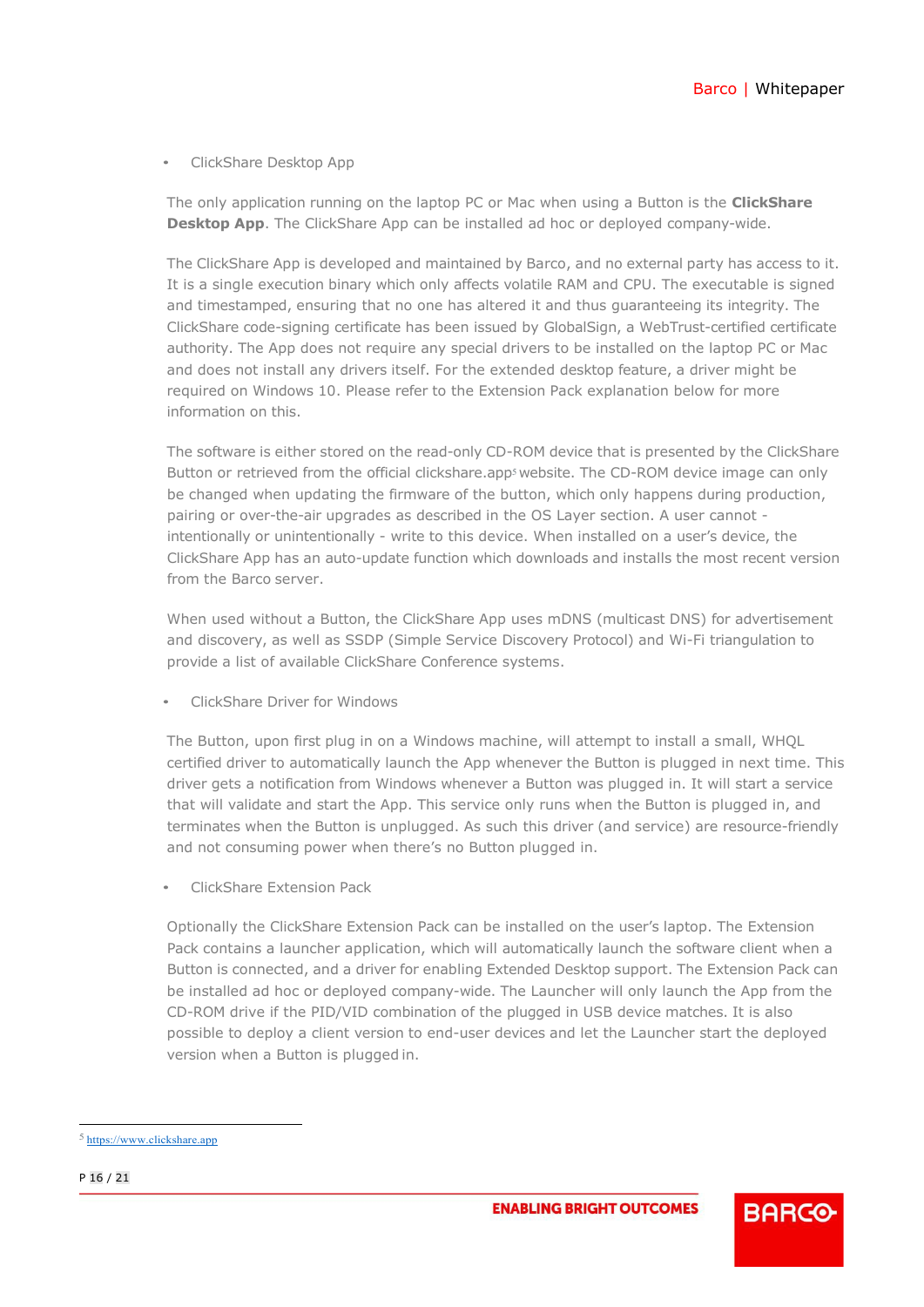• Mobile apps

Both **iOS and Android apps** have been developed to share content on the display attached to the Base Unit. Please use the links on the Corporate Barco website. If the mobile device is connected to the Wi-Fi of the Base Unit, the app will identify the Base Unit via mDNS. When connected to a corporate Wi-Fi access network, the IP address of the Ethernet interface of the Base Unit can be entered to start presenting screen content on the display. Apps will communicate with the Base Unit at application layer via the control plane over TLS with serverside authentication to set up a connection on the data plane to share content. Because of the contained approach in the security model of both iOS and Android, apps can only share content of documents or pictures, not the full screen.

• AirPlay

**AirPlay** mirroring is supported on the Base Units without the need to connect an Apple TV device; it is fully integrated in the Base Unit firmware. Authentication is fully integrated via the same passcode which is also used for the Barco apps. Airplay uses an Apple proprietary mDNS (multicast DNS) protocol named Bonjour for advertisement and discovery.

AirPlay is a protocol designed, defined and developed by Apple. The application of the security standards upheld by Barco is therefore limited by the design and definition of the protocol. Support for AirPlay can be disabled in case the AirPlay protocol is not considered secure.

The ports that AirPlay uses are listed in the Network Integration whitepaper, which can be found on the Barco websit[e4.](#page-12-0)

Google Cast

**Google Cast** mirroring is supported on the Base Units without the need to connect a Chromecast device; it is fully integrated in the Base Unit firmware. However, Google Cast does not allow passcode verification within their protocol and therefore passcode support is not available. Google Cast uses mDNS for advertisement and discovery.

Google Cast is a protocol designed, defined and developed by Google. The application of the security standards upheld by Barco is therefore limited by the design and definition of the protocol. Support for Google Cast can be disabled in case the Google Cast protocol is not considered secure.

The ports that Google Cast uses are listed in the Network Integration whitepaper, which can be found on the Barco website<sup>4</sup>.

• Miracast

**Miracast** streaming is supported on the Base Units and is fully integrated within the Base Unit firmware, requiring no additional devices. It does not allow passcode verification however, therefore passcode support is not available.

The Miracast protocol is designed, defined and developed by the Wi-Fi Alliance. The application of the security standards upheld by Barco is therefore limited by the design and definition of the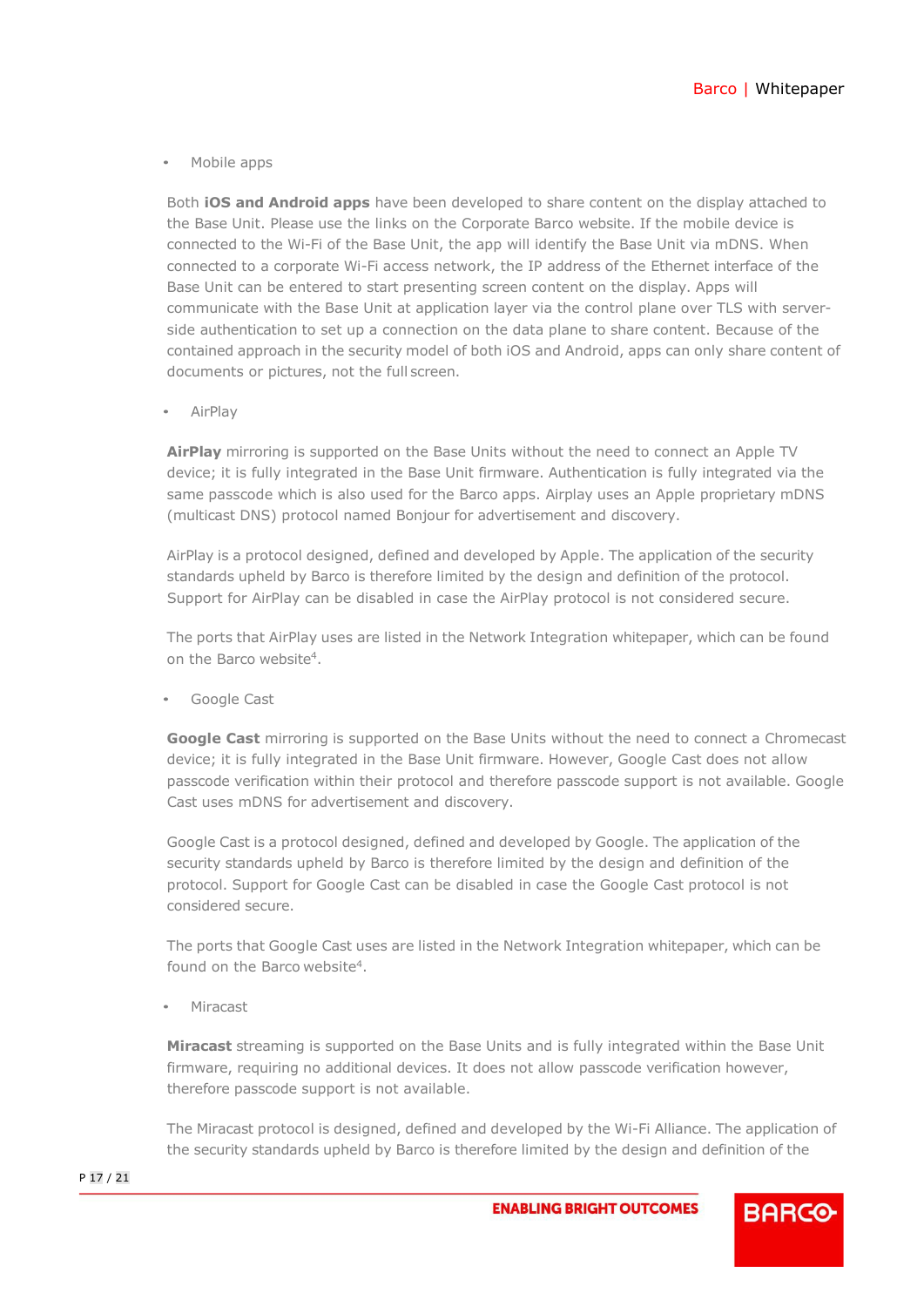protocol. Support for Miracast can be disabled in case the protocol is not considered secure.

The ports that Miracast uses are listed in the Network Integration whitepaper, which can be found on the Barco website<sup>4</sup>.

• Passcode

As described earlier, all components will use the control plane to set-up a communication channel with the Base Unit. The ClickShare Apps and AirPlay use a **passcode for an additional client authentication** step at application level when passcode authentication is enabled on the Base Unit. Every time such a Client connects to the Base Unit, a passcode will be generated by a random number generator in the Base Unit and be displayed in the top-right corner of the connected screen. This passcode is 4 digits long. When multiple users connect at the same time they can use the same passcode to authenticate their session. The displayed passcode remains valid while an authentication attempt is ongoing, and is refreshed on timeout or after a period of 10 minutes. The passcode will be invalidated and is removed from the screen once the user succeeds at authentication, or when the attempt timesout.

Each time a user tries to connect through the ClickShare App or AirPlay, the passcode for authentication will be visually shown on screen. Social observation should prevent unwanted users to connect to the Base Unit when trying to read the passcode on screen from outside the meeting room.



To prevent brute-force attempts an additional security measure has been implemented to block a user from attempting to enter a pin more than 5 times in a row. After these 5 failed attempts, that user's IP address will be blocked from connecting to the Base Unit for a period of 5 minutes.

• Local View

The Local View option allows a connected user (through the ClickShare Button) to view the contents of the room display in a secure manner. To indicate that this feature is being used, a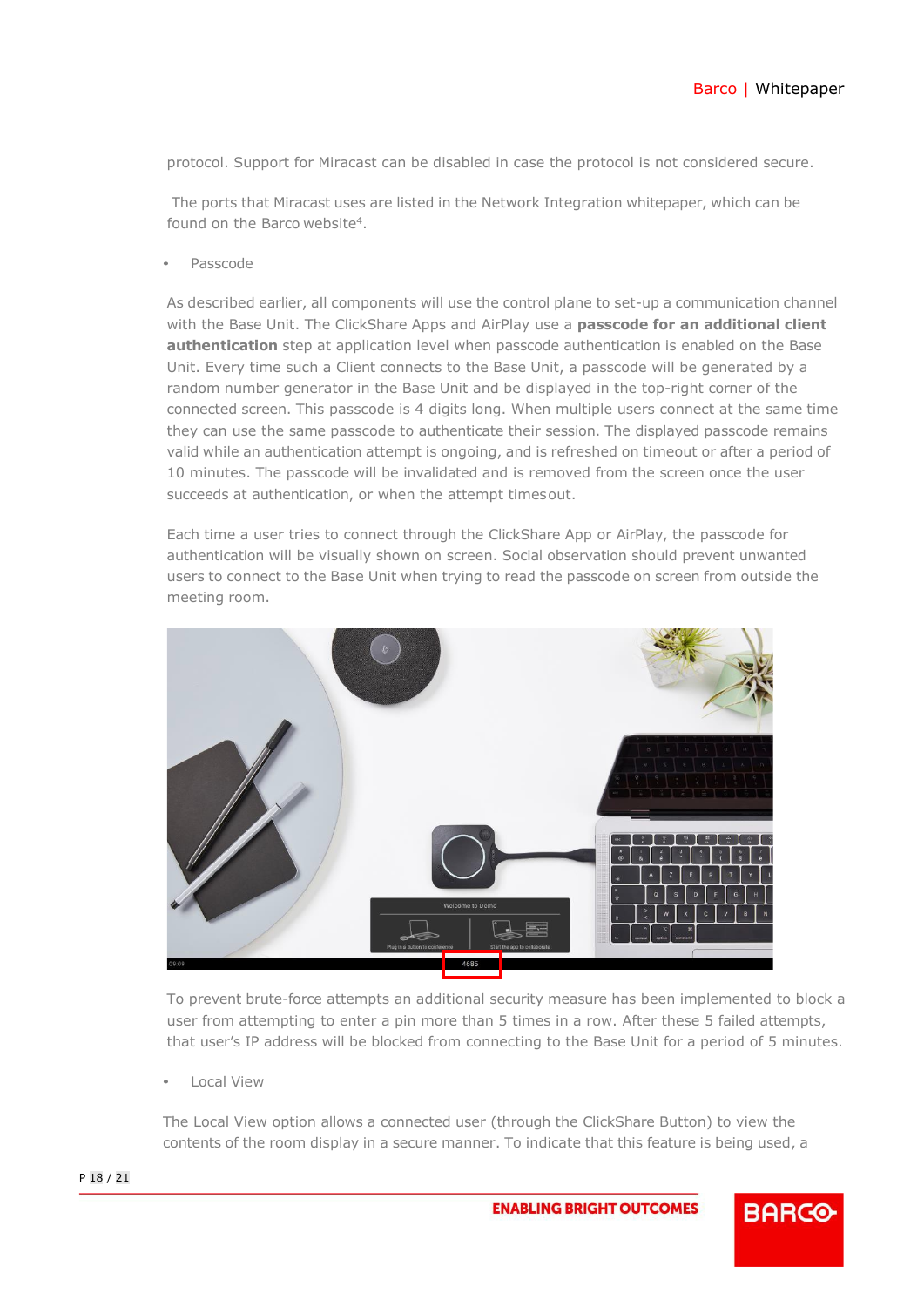

small eye is shown in the bottom left corner of the screen.

• Logging

The ClickShare system contains an extensive **logging engine** based on rsyslog. No individual Button stores logs; rather, the Buttons forward all messages to the Base Unit overs a secure TLS connection. The Base Unit also logs its own activities. The log files can be downloaded via the ClickShare Configurator by users with administrative access. The data stored in the log files contains information about the current system state: component temperature, frame rate statistics, statistics on the wireless link quality, number of connected users, and so on. In any event, no data from the screen or audio capture and no passwords or any other confidential data is reproduced in the log files.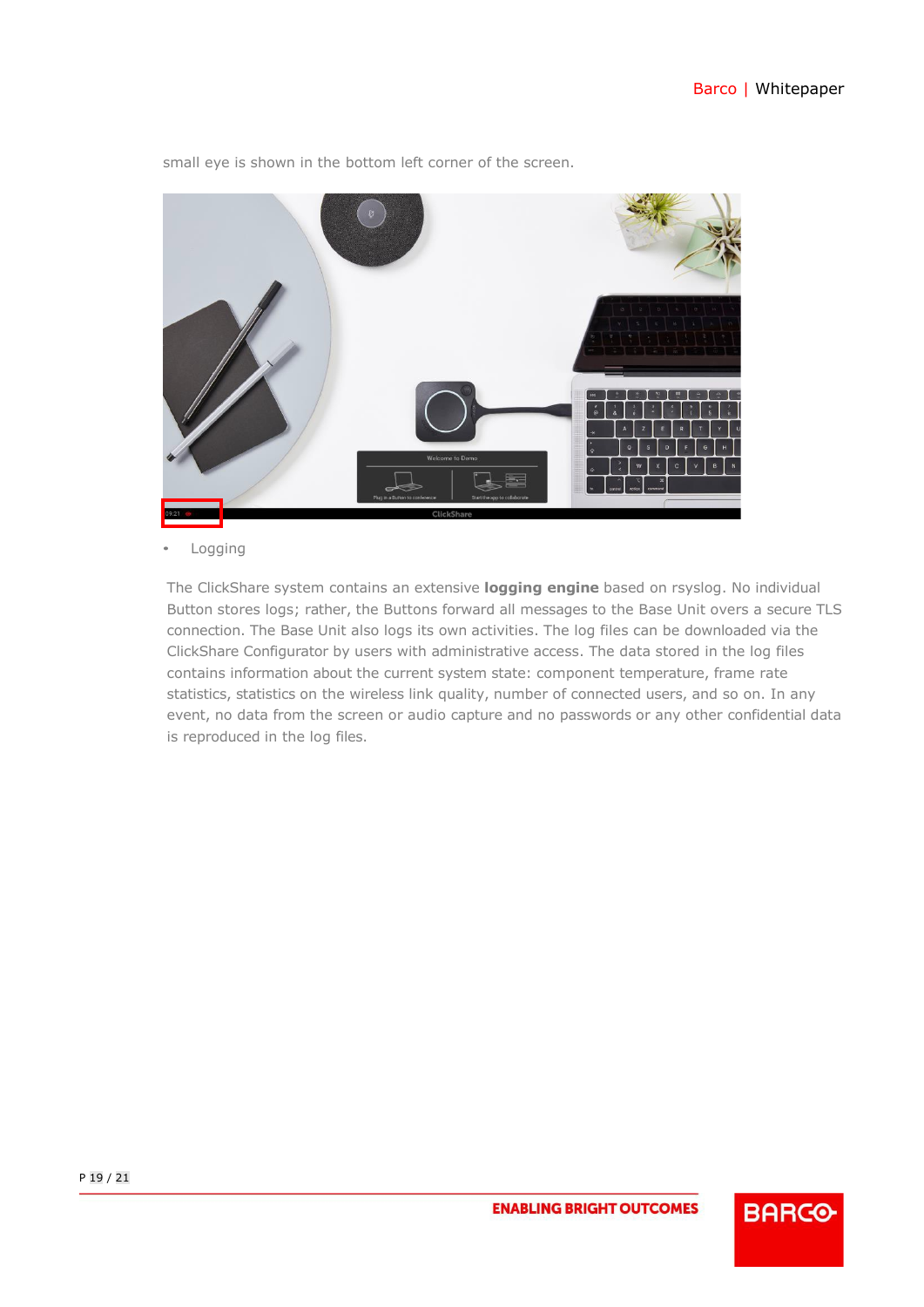#### • Overview

| <b>Layer</b>    |                  | <b>Confidentiality</b>                                                                                                                                                                                                                | <b>Integrity</b>                                                                                                                                                                                 | <b>Availability</b>                                                                                                  |
|-----------------|------------------|---------------------------------------------------------------------------------------------------------------------------------------------------------------------------------------------------------------------------------------|--------------------------------------------------------------------------------------------------------------------------------------------------------------------------------------------------|----------------------------------------------------------------------------------------------------------------------|
| Application     | Audio / Screen   | Salsa20 encryption                                                                                                                                                                                                                    | VMAC integrity check                                                                                                                                                                             | $\overline{\phantom{a}}$                                                                                             |
|                 | Room peripherals | server authenticated TLS<br>(ECDHE_ECDSA) with device<br>certificate                                                                                                                                                                  | server authenticated TLS<br>(ECDHE_ECDSA) with<br>device certificate                                                                                                                             | $\overline{\phantom{a}}$                                                                                             |
|                 | Control Plane    | server authenticated TLS<br>(ECDHE_ECDSA) with device<br>certificate or pin<br>authentication                                                                                                                                         | server authenticated TLS<br>(ECDHE ECDSA) with<br>device certificate or pin<br>authentication                                                                                                    | $\sim$                                                                                                               |
|                 | Management       | ClickShare Configurator or<br>REST API: server<br>authenticated TLS (RSA<br>based), basic authentication<br>for client                                                                                                                | ClickShare Configurator<br>or REST API: server<br>authenticated TLS (RSA<br>based), basic<br>authentication for client                                                                           | SSH disabled<br>Input validation<br>$\overline{\phantom{a}}$<br>on ClickShare<br>Configurator and<br><b>REST API</b> |
| <b>Host</b>     |                  | Base Unit:<br>Encrypted rootfs on<br>$ \,$<br>flash<br>Encrypted rootfs in<br>upgrade package<br>Secure boot locked to<br>hardware<br>Button:<br>Secure boot locked to<br>$\sim$<br>hardware<br>Encrypted image in<br>upgrade package | Base Unit:<br>Signed<br>$\sim 10^{-11}$<br>bootloader and<br>kernel<br>Secure boot<br>$\omega_{\rm{max}}$<br>locked to<br>hardware<br>Button:<br>Signed image in<br>$\sim$<br>upgrade<br>package | Base Unit:<br>Firewall<br>$\sim$                                                                                     |
| <b>Network</b>  |                  | WPA2-PSK (CCMP to create<br>Message Integrity Check)                                                                                                                                                                                  | WPA2-PSK (CCMP to<br>create Message Integrity<br>Check)                                                                                                                                          | Interference and wireless<br>hacking can cause<br>unavailability                                                     |
| <b>Physical</b> |                  | Disabled / Secure JTAG                                                                                                                                                                                                                | Disabled / Secure JTAG                                                                                                                                                                           | Access to serial input is<br>blocked                                                                                 |

## <span id="page-19-0"></span>**Testing, validation and responsible disclosure**

It is not enough to only think about possible risks and ensure that they are brought down to a manageable risk or even eliminated entirely. These technical implementations above also need to be verified that they work as intended.

For the validation of these Barco makes use of both internal and external tools and partners. These validation methods can be either white-box (where the actual source code can be examined, architecture details are available and so on) or black-box (where only the device and the public interfaces are known).